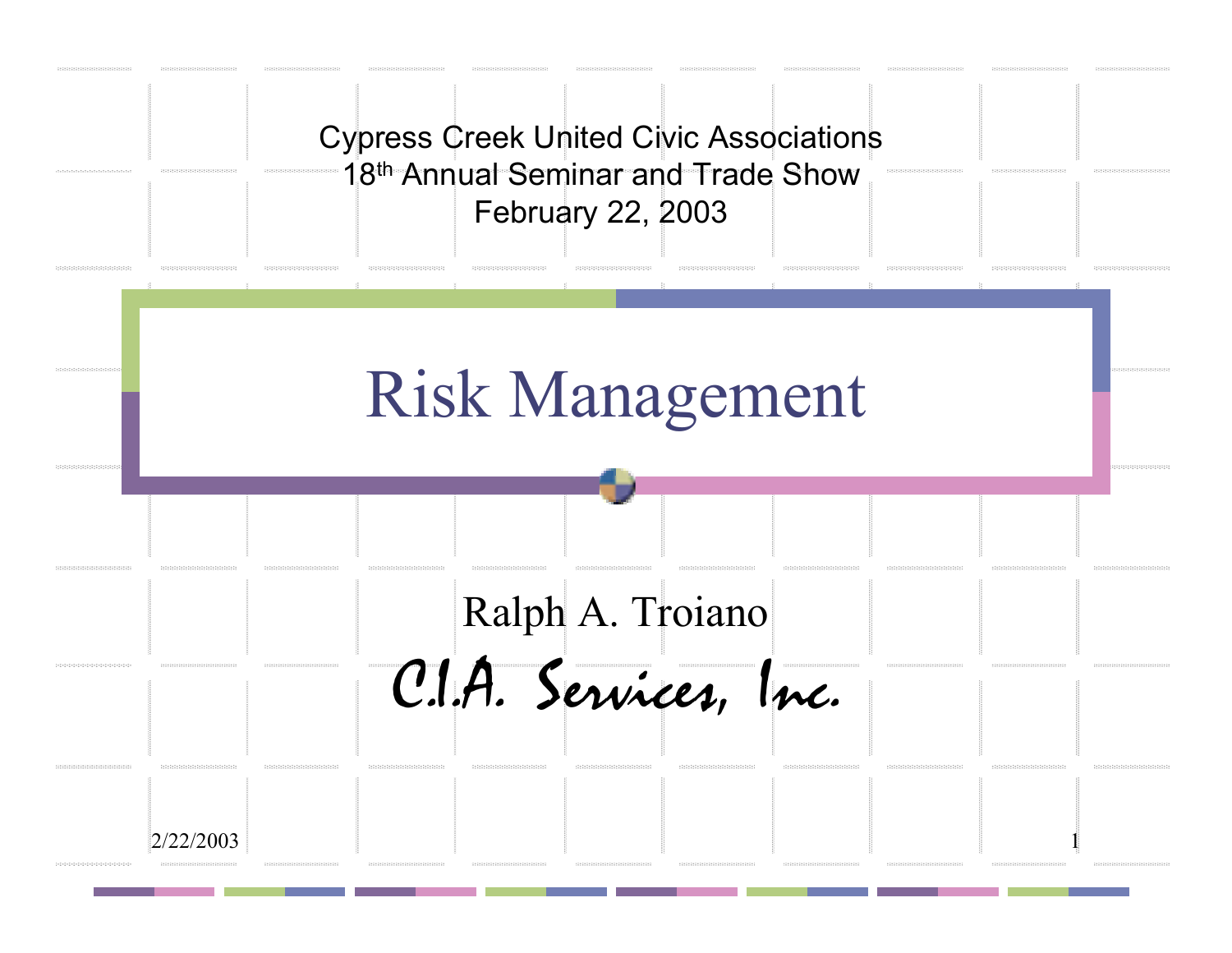# Agenda

**Types of risk** 

.<br>Rekenenen en en en en e

- Risk management cycle
- **Dealing with risk**
- Insurance for Associations
- **Contractual protections**
- **Business risk**
- Financial risk

.<br>Inen inen en en en inen en e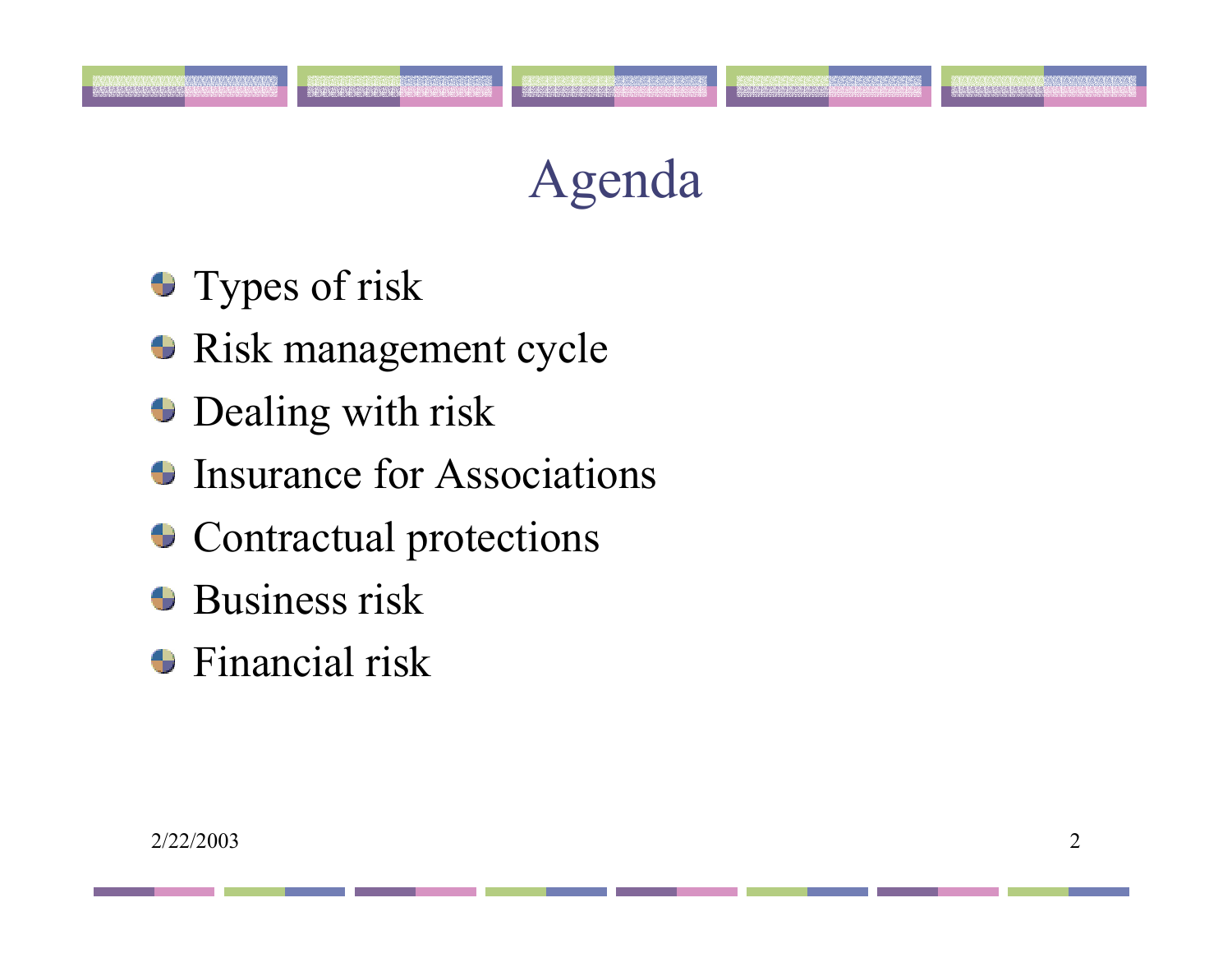# Types of Risk

### Webster's definition

**Risk** (risk) *n.* **1** the chance of injury, damage, or loss; dangerous chance, hazard **2** Insurance *a)* the chance of loss *b)* the degree of probability of loss *c)* the amount of possible loss to the insurance company *d)* a person or thing with reference to the risk involved in providing insurance *e)* the type of loss that a policy covers, as fire, storms, etc.

- $\bullet$  Speculative risk win, lose or draw
	- Casino gambling, horse track betting, lottery
	- Stock market

#### $\bullet$  Pure risk – lose or draw

- Swimming pools without lifeguards, not doing PC backups
- Walking in under a ladder, stepping on a crack, using illegal drugs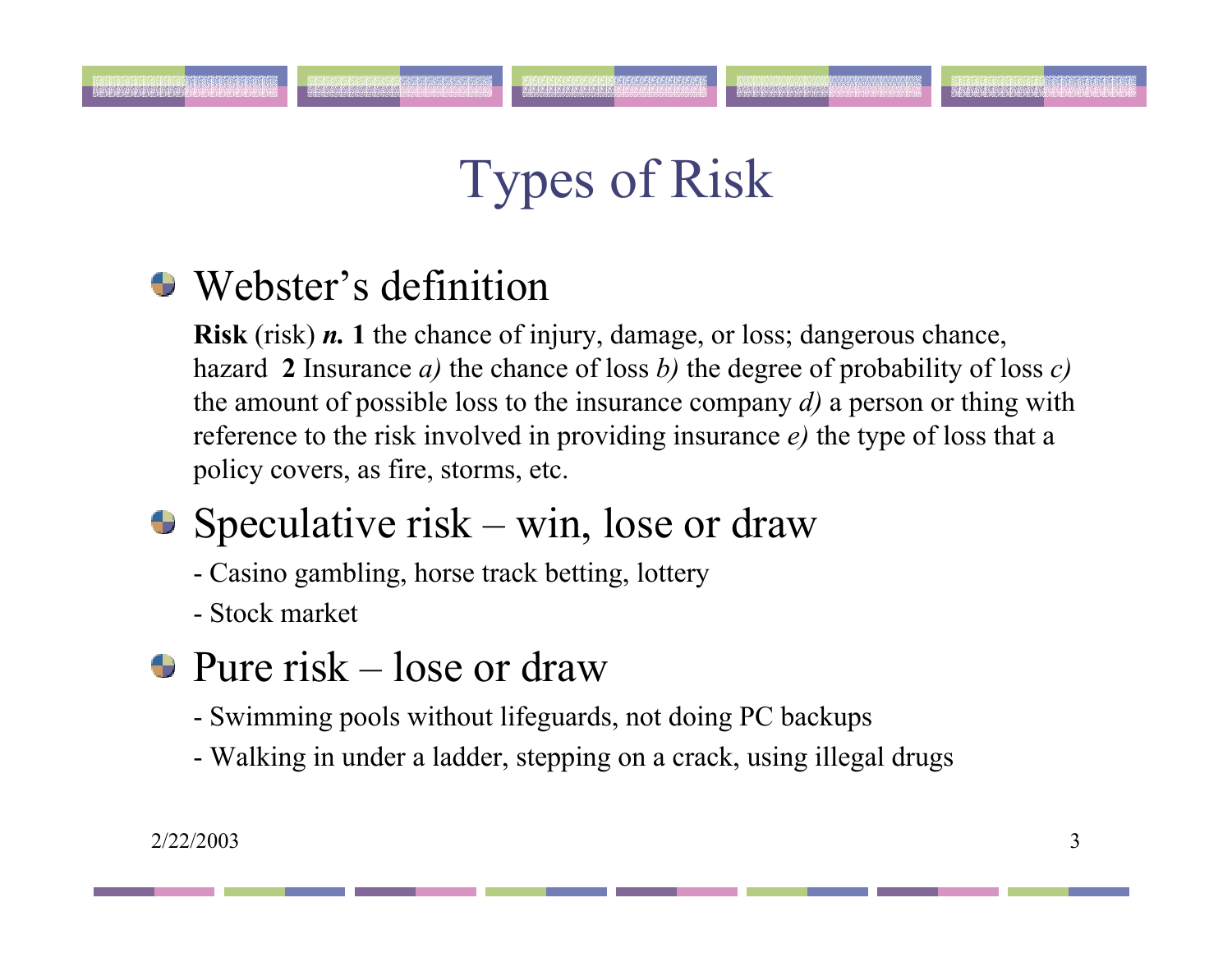# Risk Management Cycle

#### **Identify exposures**

- Inspect facilities using all resources
- Understand obligations from governing documents & laws

### **• Analyze options**

- Control, transfer or retain risks

#### **Implement decision**

- Purchase insurance
- Implement policy, procedure or facility changes
- Evaluate on a regular basis
	- Things change keep up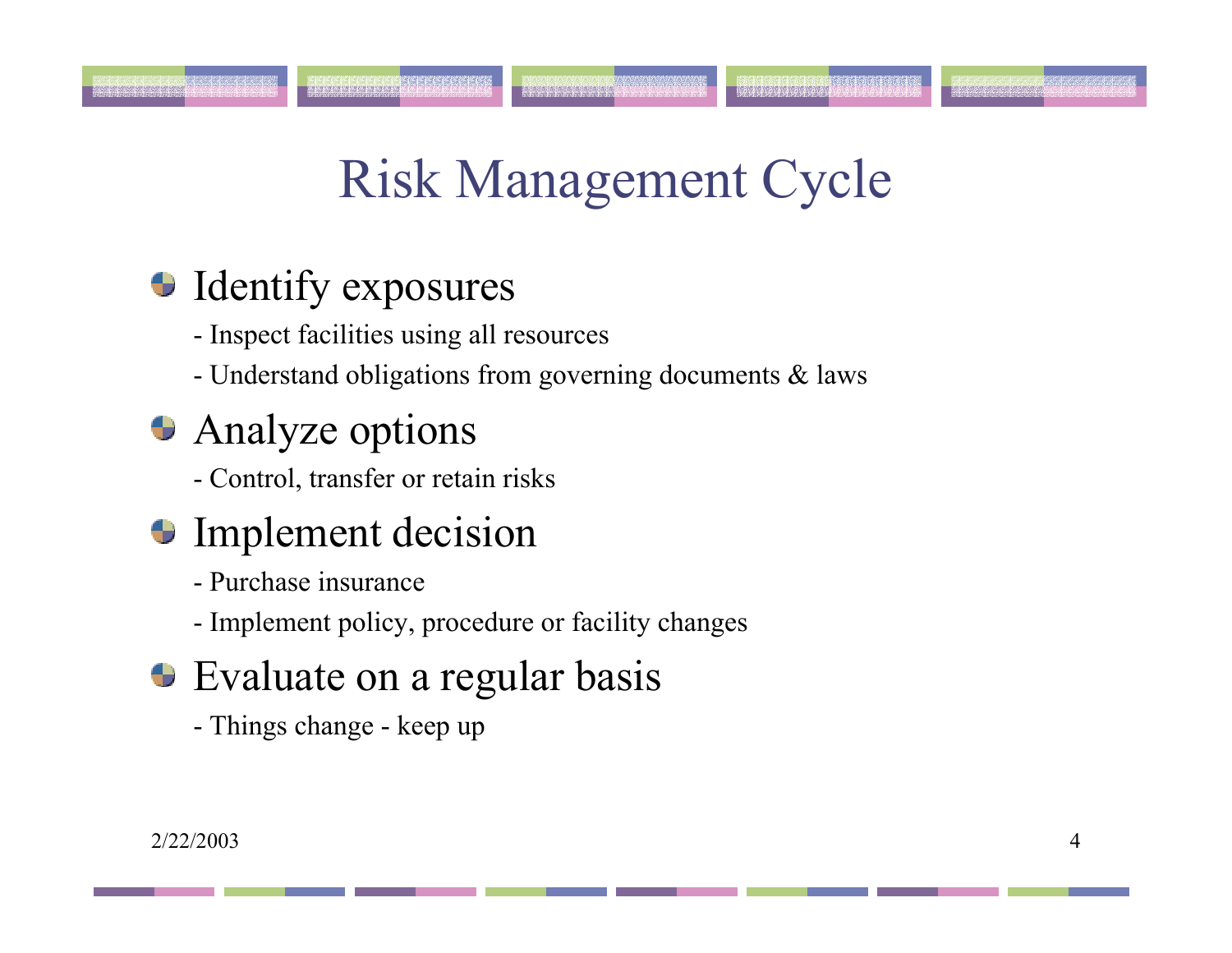# Dealing with Risk

#### **Control**

- Eliminate risks (remove diving board, cement in swimming pool)
- Avoid risks (remove trip hazards, preventative maintenance at playground)
- Reduce severity of risks (install fire sprinkler systems)
- Redundancy (double locks on gates, data backups)

### **•** Transfer

- Purchase insurance (transfer financial risk to insurance company)
- Contract language (assign responsibility to others)
- Convey assets to a third party (pool/park to utility district or private entity)

### **Retain or Accept**

- Identify and accept exposure (terrorism exclusion, motor fried by lightning)
- Insurance deductible (retain limited exposure on certain financial risks)
- Reserve funds (to handle small/routine risks)

2/22/2003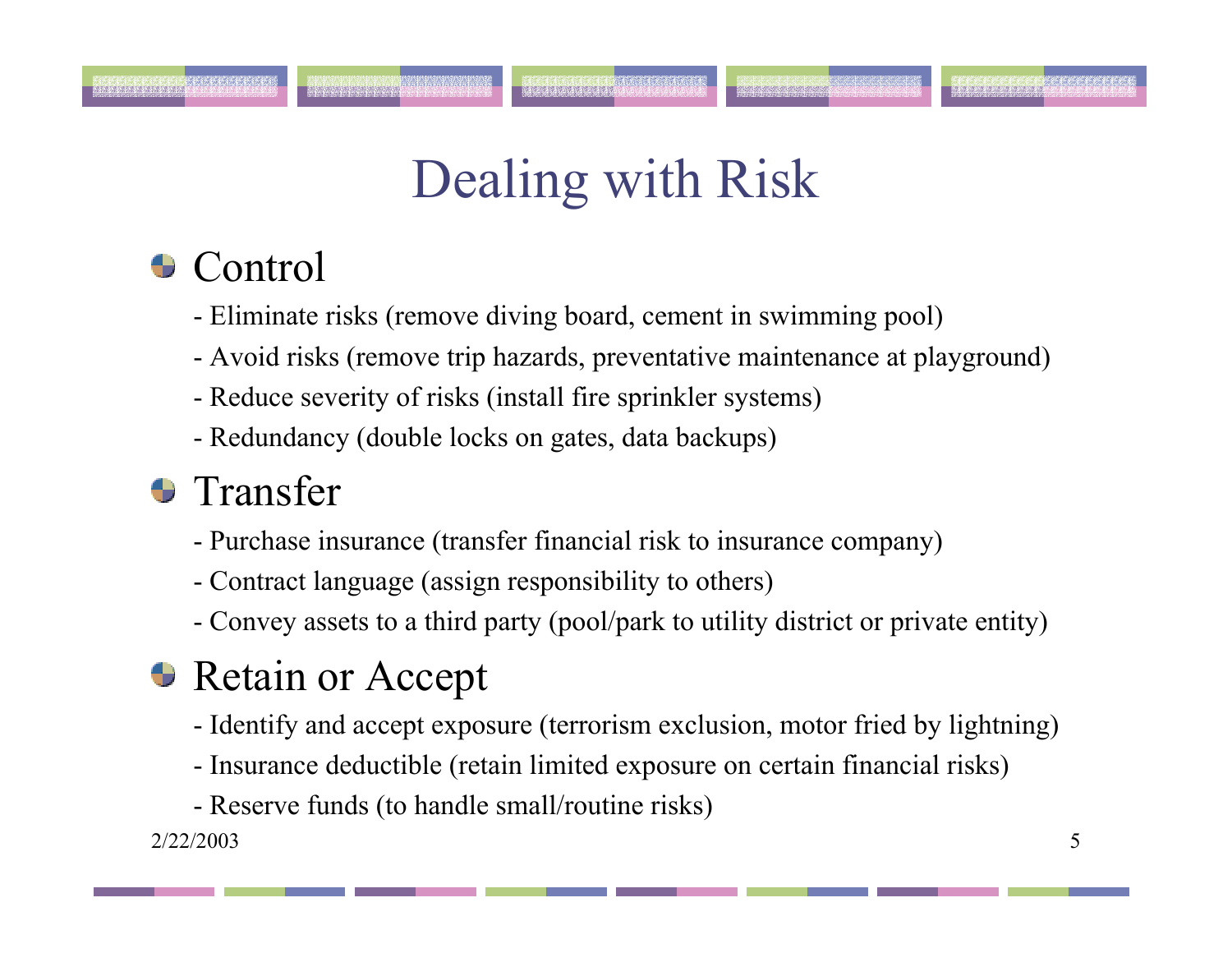#### Directors & officers liability ₩

- Covers alleged wrongful acts, breach of fiduciary duty
- Covers board and generally, volunteers, employees & management company
- Defense costs are included in the policy limit
- Dollar or percent deductible
- "Claims made" or "date of occurrence" policies watch out for gaps when converting from one to the other
- Typical exclusions are (1) failure to insure, (2) illegal acts, (3) willful wrongdoing, (4) insured suing insured and (5) discrimination claims
- The Texas Charitable Immunity & Liability Act provides additional protections to Associations only if they have liability insurance in place
- Don't leave home without this policy!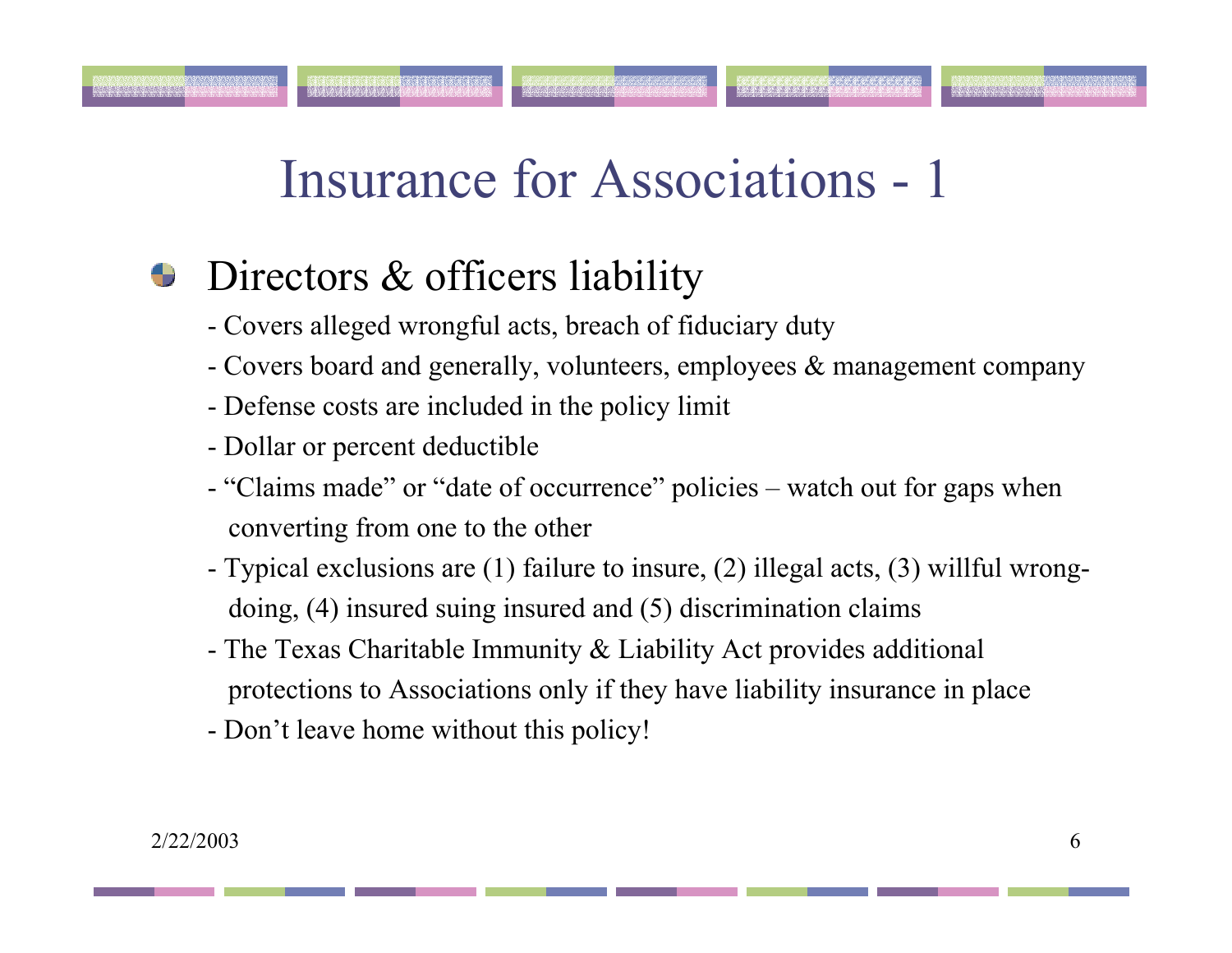#### Commercial general liability ÷

- Covers third party property damage, bodily injury, personal injury
- Policies have two policy limits: a limit for each occurrence and an aggregate limit for the policy period
- Defense costs are outside of the policy limits
- There are generally no deductibles
- Typical exclusions are (1) intentional injury, (2) contractual liability, (3) pollution, (4) asbestos, (5) various overlapping coverages
- The Texas Charitable Immunity & Liability Act provides additional protections to Associations only if they have liability insurance in place
- This is also a "must-have" policy even if you have no common areas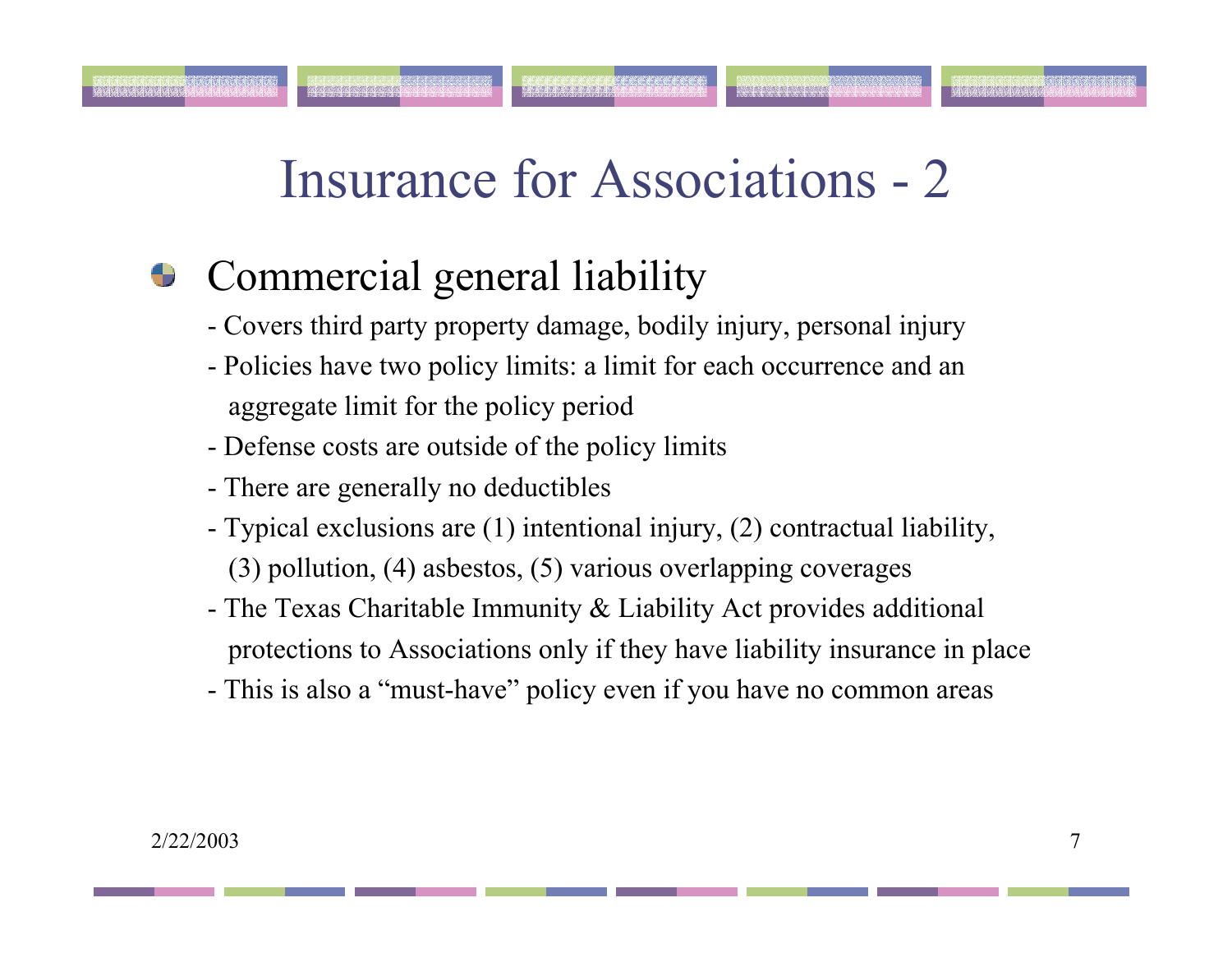#### Property coverage 9

- Covers Association property and other property in which the Association has an insurable interest
- Common perils include fire, freeze, windstorm, vandalism
- A loss may be covered at "actual cash value", "replacement value" or "reproduction value"
- Limits based on itemized list or blanket coverage don't underinsure or you'll face "co-insurance" problems
- Deductibles apply and can vary by item
- Typical exclusions are (1) wear and tear, (2) certain acts of God, (3) glass, (4) mold, (5) terrorism, (6) coverages by other policies
- Other property coverages include Flood, Earthquake, Boiler & Machinery, Inland Marine, EDP

2/22/2003 $\frac{3}{3}$ - You don't need this if you don't have any insurable interests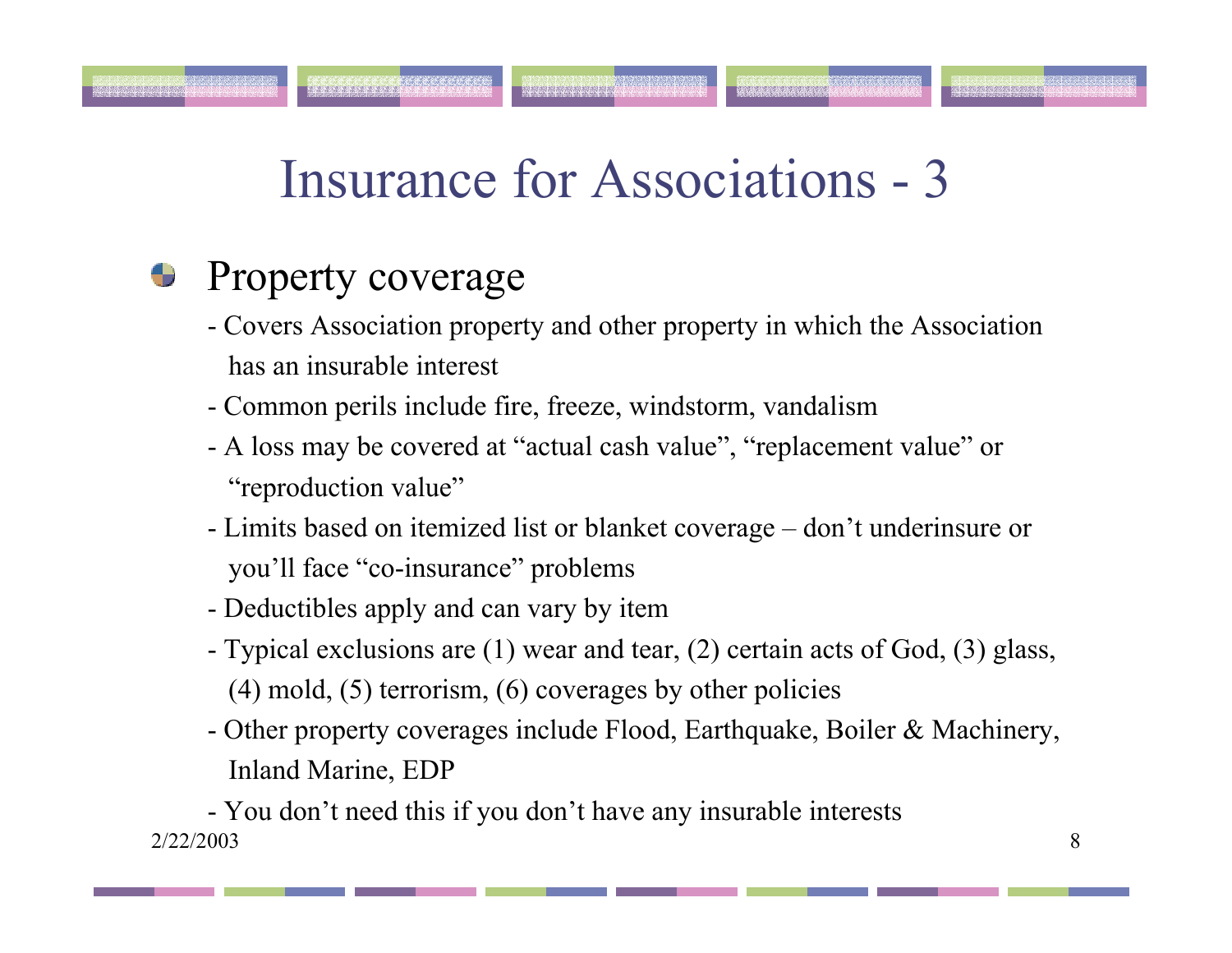#### Automobile

- "Hired and non-owned" covers liability, damage, towing and rental associated with vehicles being used by those doing Association business
- Coverage is secondary to the driver's personal policy it provides coverage in excess of the driver's limits
- Note that this only covers an injured third party and not the driver or his vehicle
- The cost of this coverage is very low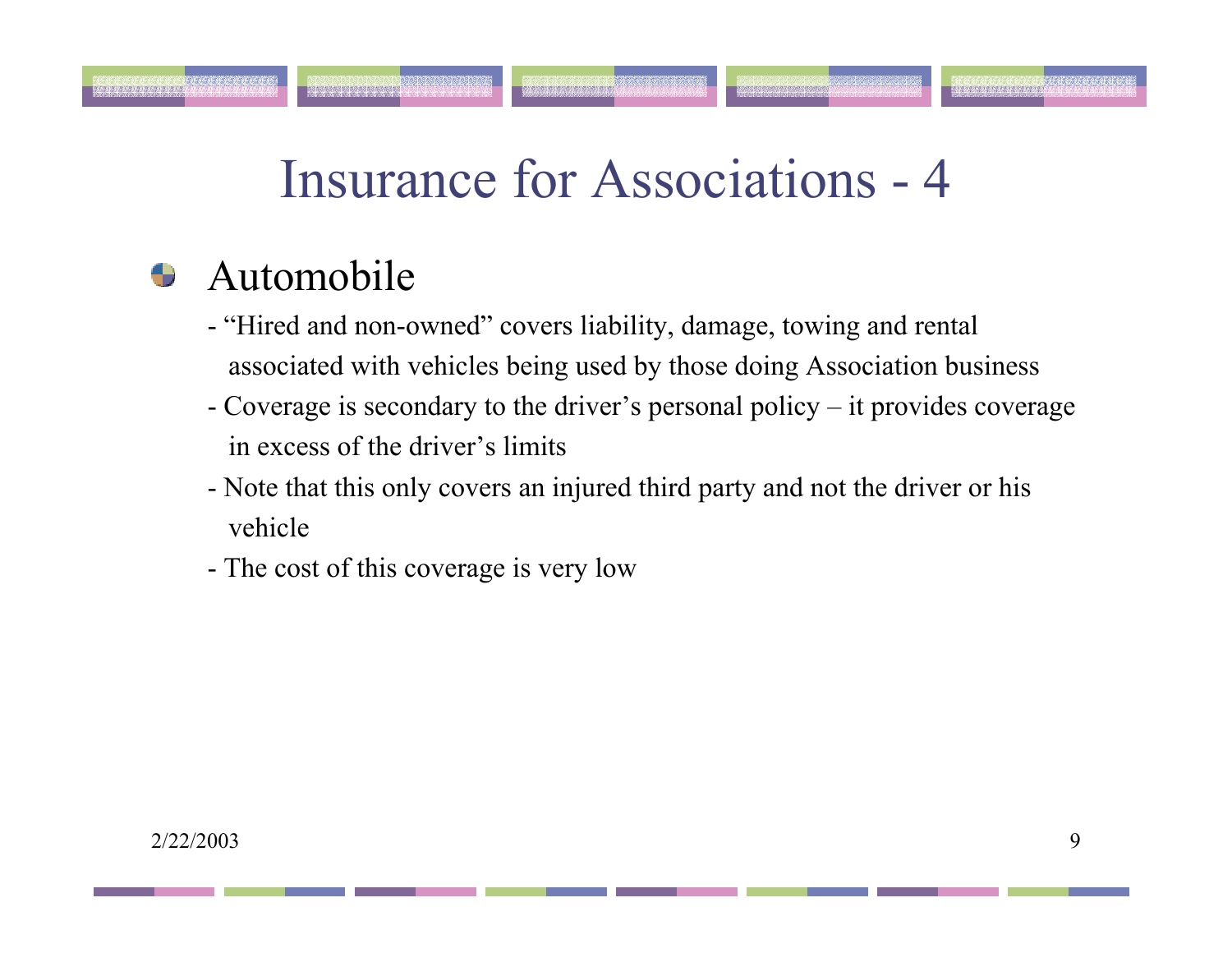- Workers' compensation & employer's liability ❤
	- Workers compensation provides for medical payments and wage compensation for employees injured on the job
	- Employer's liability protects employers from suits brought by injured employees
	- An Association must have this if they have employees (or persons you call independent contractors that are arguably employees under the law)
	- An Association without employees should still consider this for liabilities with casual workers or contractors who's coverage lapses – the cost is relatively low with no employees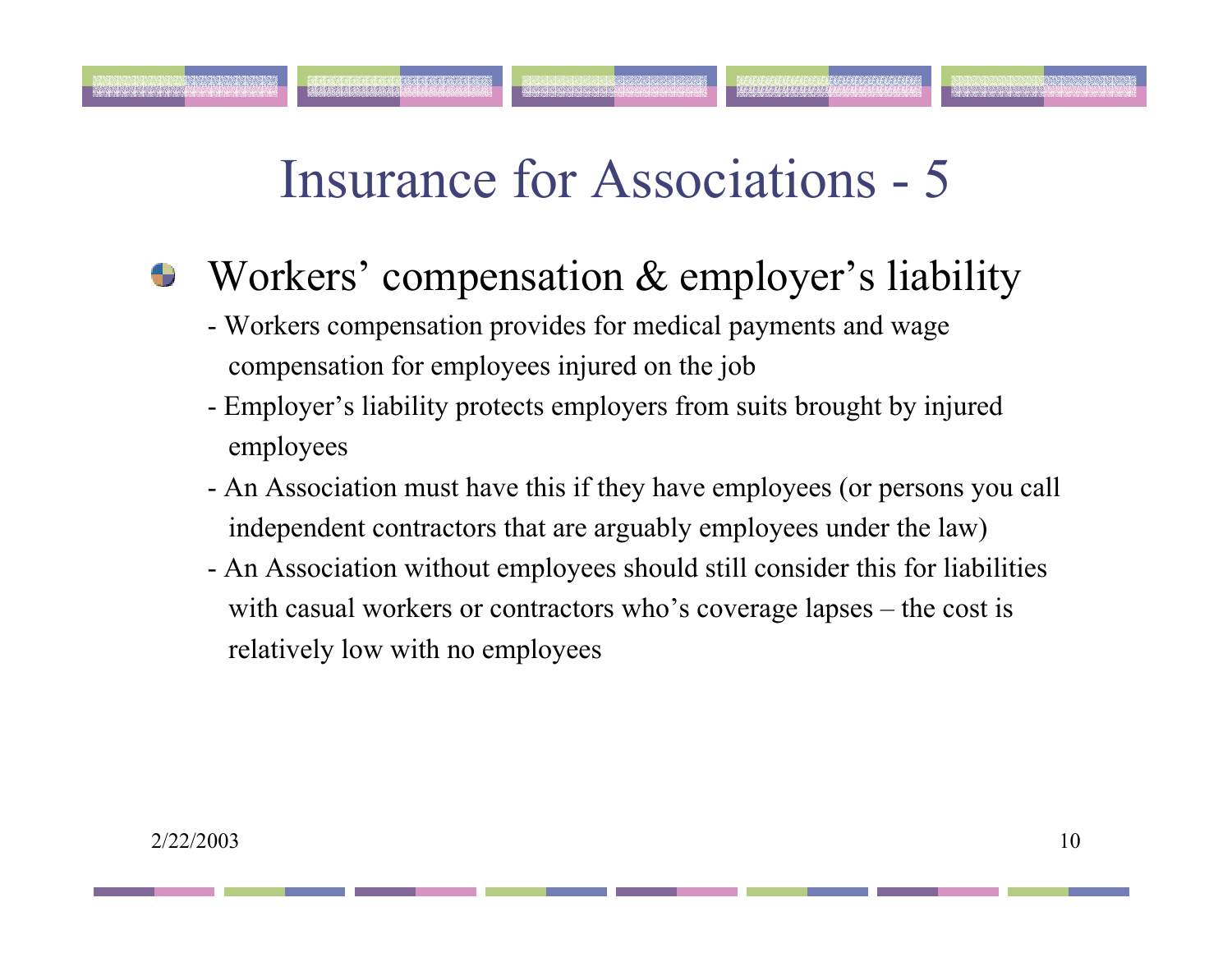istotstotstotstotstot<sup>sk</sup>

#### Crime/fidelity/employee dishonesty ₩

- Protects Association funds from theft, embezzlement, fraud or dishonesty carried out by employees, officers, volunteers, management company
- This does not cover acts by outside parties such as a burglary
- Typically only covers salaried employees so an endorsement is needed to include the Board, volunteers and the management company
- The acts of "principals" of the insured are excluded
- Requiring a management company to carry fidelity coverage to protect the Association's funds is not effective for at least three reasons: (1) the insured is the management company and not the Association, (2) acts by the principals of the management company are excluded and (3) the management company probably manages many other Associations so the coverage to your Association would be diluted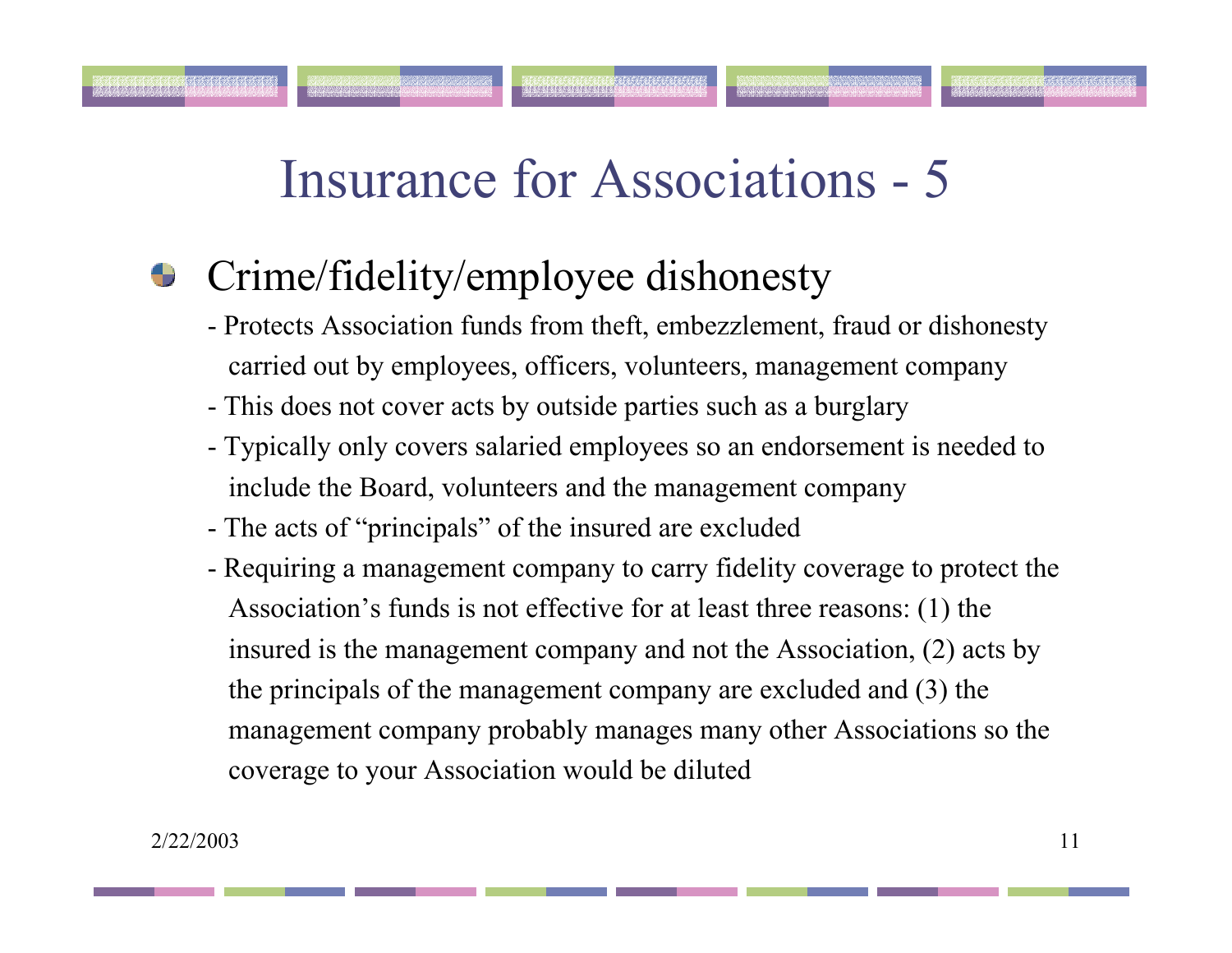#### Umbrella policy ÷

la ta ta ta la la la la la l

- Provides additional liability coverage over underlying policies
- The underlying policies are specified in the Umbrella Policy and could include Commercial General Liability, Hired & Non-Owned Automobile Liability, Directors & Officers Liability and Employer's Liability
- The Umbrella may actually cover additional activities, events or perils not included in the underlying policies
- In cases where the Umbrella is filling a "gap" not provided by an underlying policy, there is likely a high "retained limit" (think of it as a deductible on the Umbrella) - \$10,000 would be typical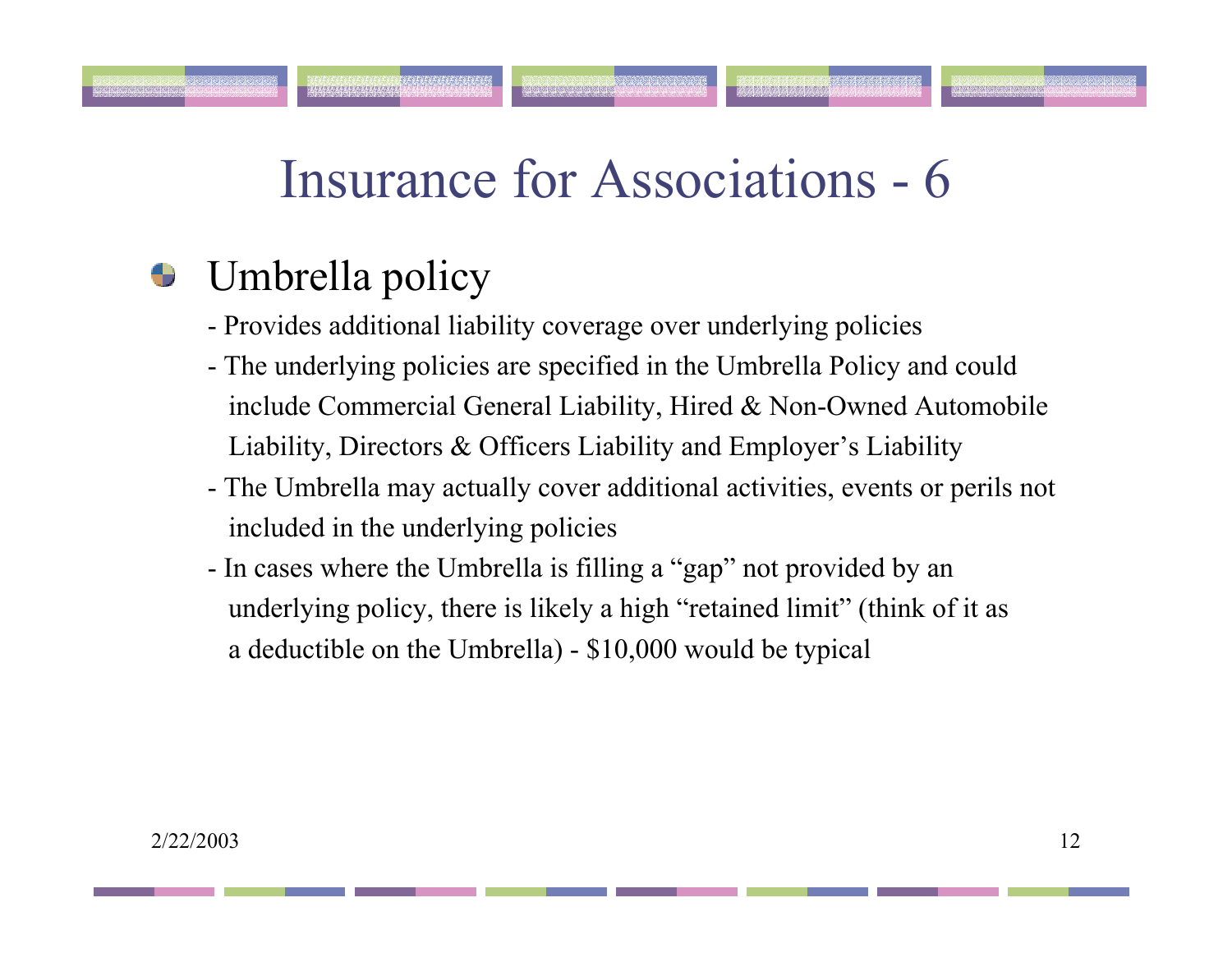# Contractual Protections

- The fact that there is a contract will provide a layer of ۰ insulation for the Association
- A contract will provide defined responsibilities for a third  $\bullet$ party that may clearly indicate their responsibility regarding a risk
- A "hold harmless" clause requires the contractor to  $\bullet$ indemnify and defend the Association
- The insurance clause provides the contractor with the Ð means to perform the "hold harmless" provisions
- As to disputes with the contractor, a contract can provide  $\bullet$ clauses minimize the Association's risk (termination rights, dispute resolution options, litigation rights)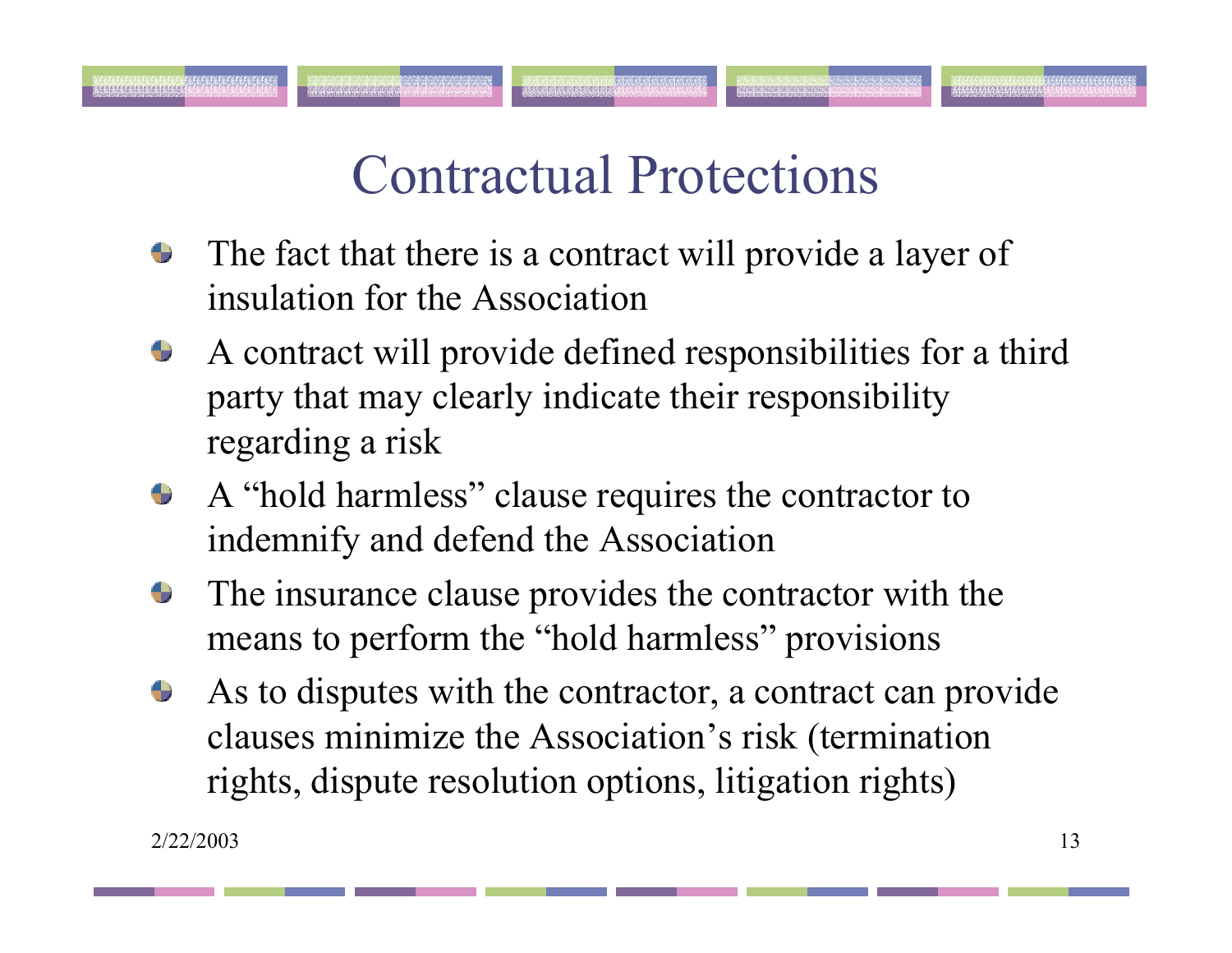- $\bullet$  Pool Contract Defined Responsibilities "Before the first freezing weather, the pool facilities should be winterized including, but not limited to, shutting off water to the area and draining non-circulating lines."
- Park Handyman Defined Responsibilities "Inspect all play and park equipment on each visit for broken, loose, damaged or missing parts or any other safety hazard. Immediately make repairs within designated expenditure authority. For safety hazards, rope off the equipment until it is repaired."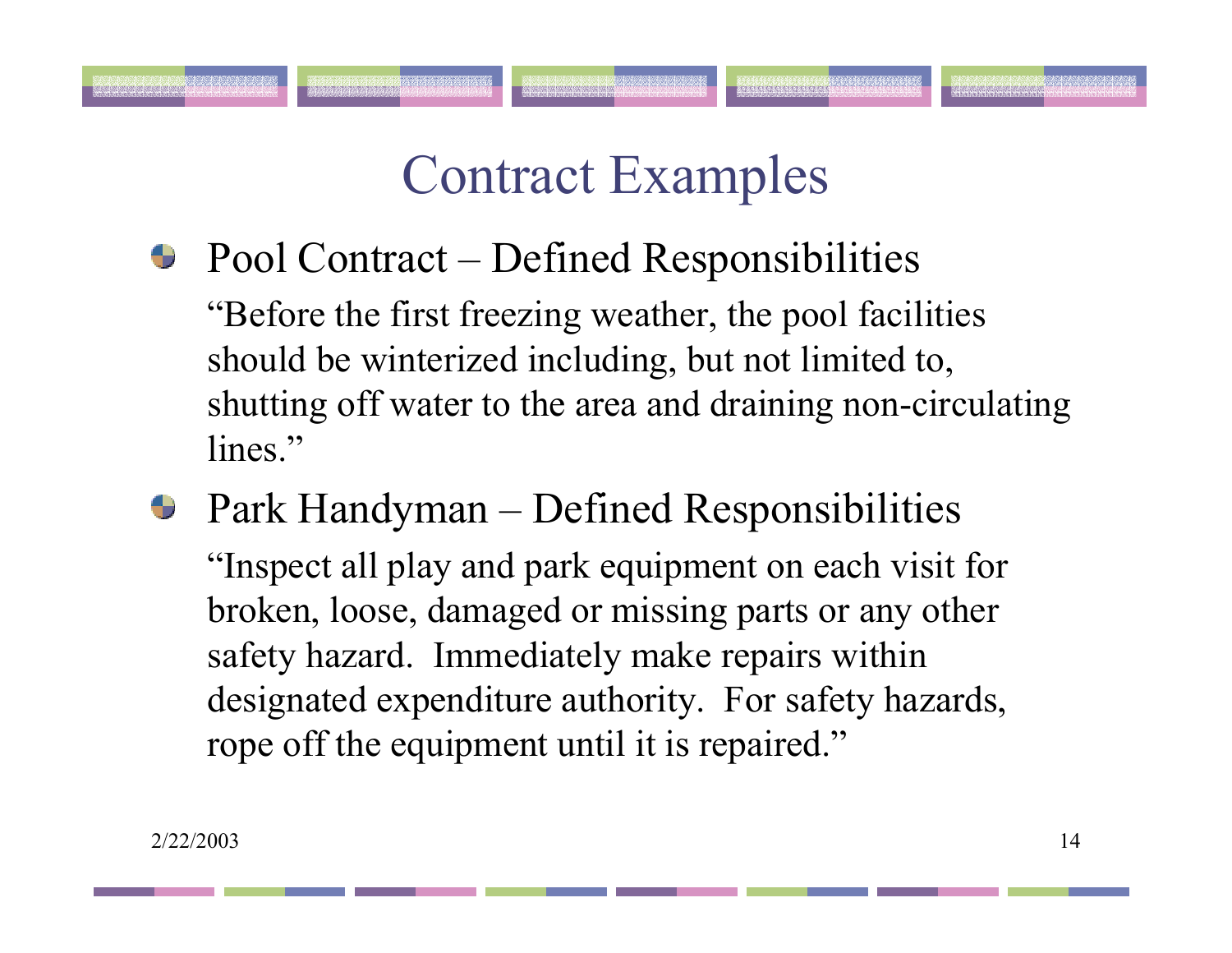### Simple Hold Harmless Clause

"Contractor agrees to indemnify and hold Association harmless for any claims asserted by any employees, agents, or subcontractors of Contractor arising from such employees', agents', or subcontractors' positions with Contractor. "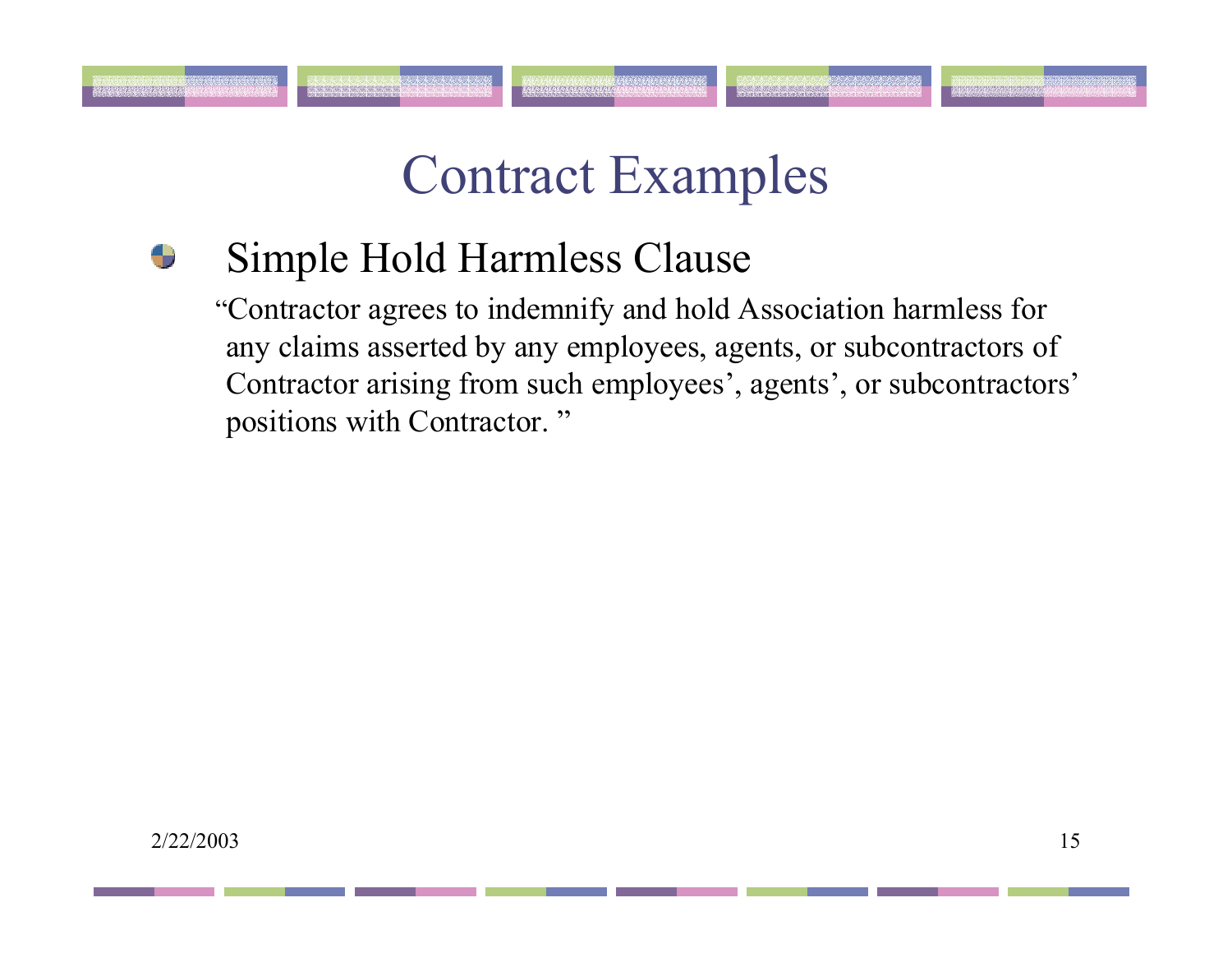#### Mutual Hold Harmless Clause

2/22/2003 $\frac{3}{16}$ "Contractor agrees to exert its best efforts in rendering services and performing its duties and responsibilities, and to supervise its employees to whom duties may be delegated. Association agrees to indemnify, defend at its own cost and hold harmless Contractor and Contractor's employees or subcontractors from and against any and all suits, actions, claims, damages, costs, expenses and attorney's fees arising out of or relating to actions taken by Contractor or Contractor's employees or subcontractors in the execution or performance of this contract; provided, however, that Association shall not be liable for any suits, actions, claims, damages, costs, expenses and attorney's fees arising out of a willful, reckless or negligent act or omission or an unauthorized act of Contractor or Contractor's employees or subcontractors. Contractor agrees to indemnify and hold harmless Association from and against any and all suits, actions, claims, damages, costs, expenses and attorney's fees arising out of or incidental to a willful, reckless, negligent or unauthorized act by Contractor or Contractor's employees or subcontractors."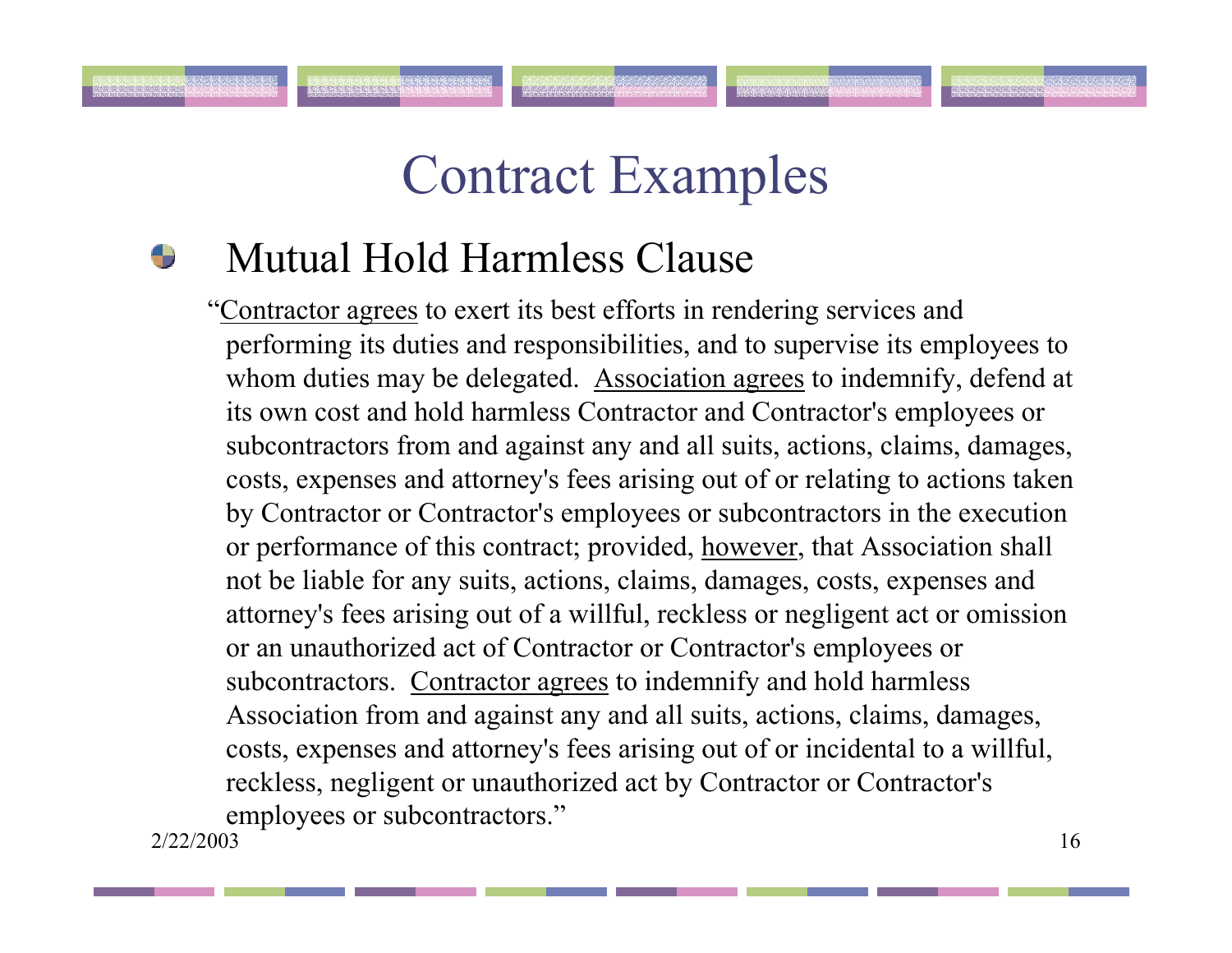#### Miscellaneous Provisions

"Should either party hereto be required to institute legal action against the other party hereto to enforce the terms of this contract or to collect fees owing pursuant hereto, the prevailing party shall be entitled, in addition to all other amounts, to recover a reasonable attorney's fee and all costs of court."

"Either party may require that disputes between the parties be submitted to nonbinding mediation prior to litigation. Each party shall bear its own costs of mediation and equally share all fees charged by the mediator."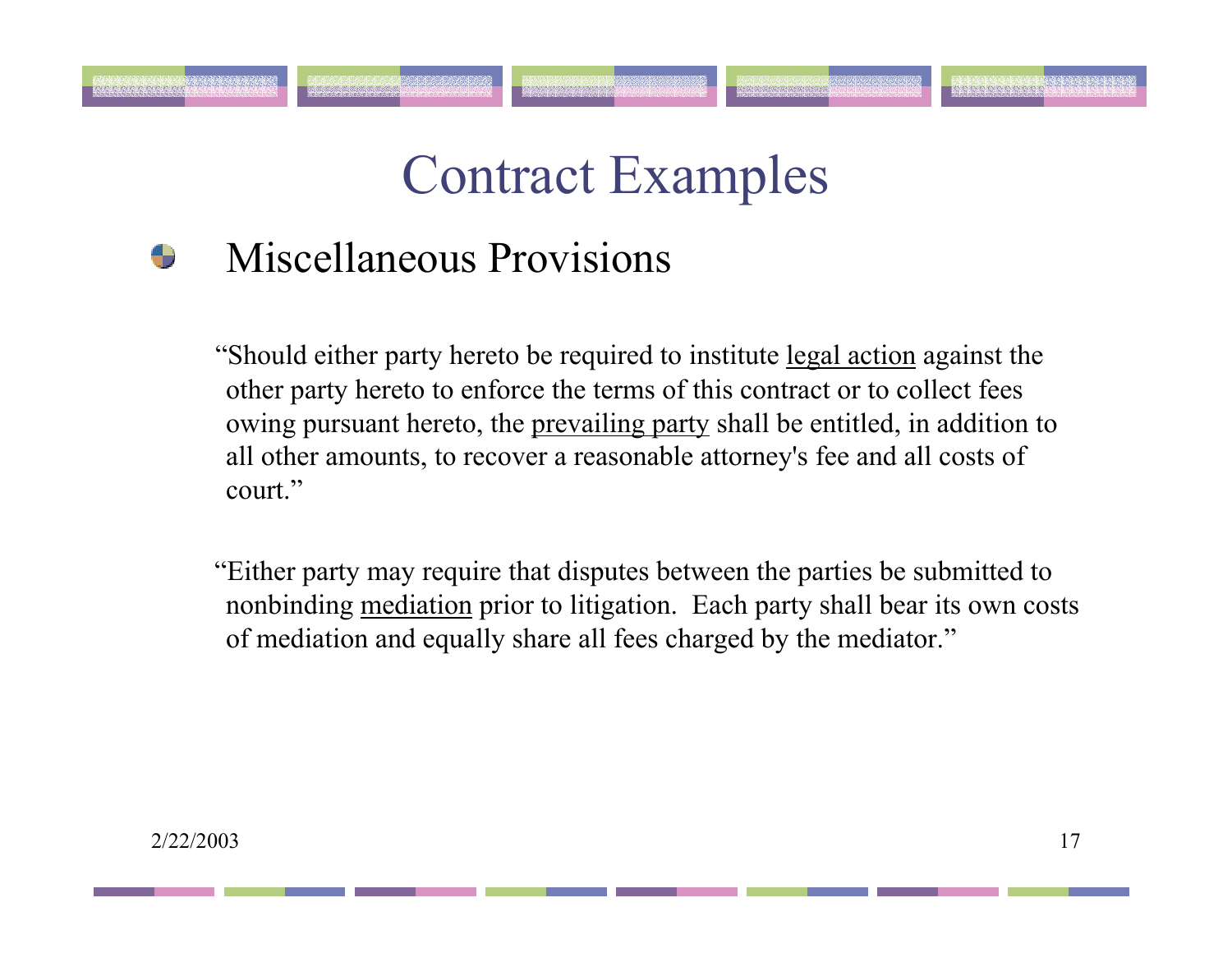# Business Risk

- Issues related to the operations of the Association
- Minimize operational risk by:
	- Create written policies, procedures and guidelines communicate
	- Hold open meetings, allow access to records, communicate
	- Be fair, be reasonable, be consistent
	- Strive to resolve issues without litigation
	- Operate within the spirit of the law and all governing documents
	- Get educated and make best use of professionals
- **Deficiencies result in D&O claims, unhappy** owners and difficult legislation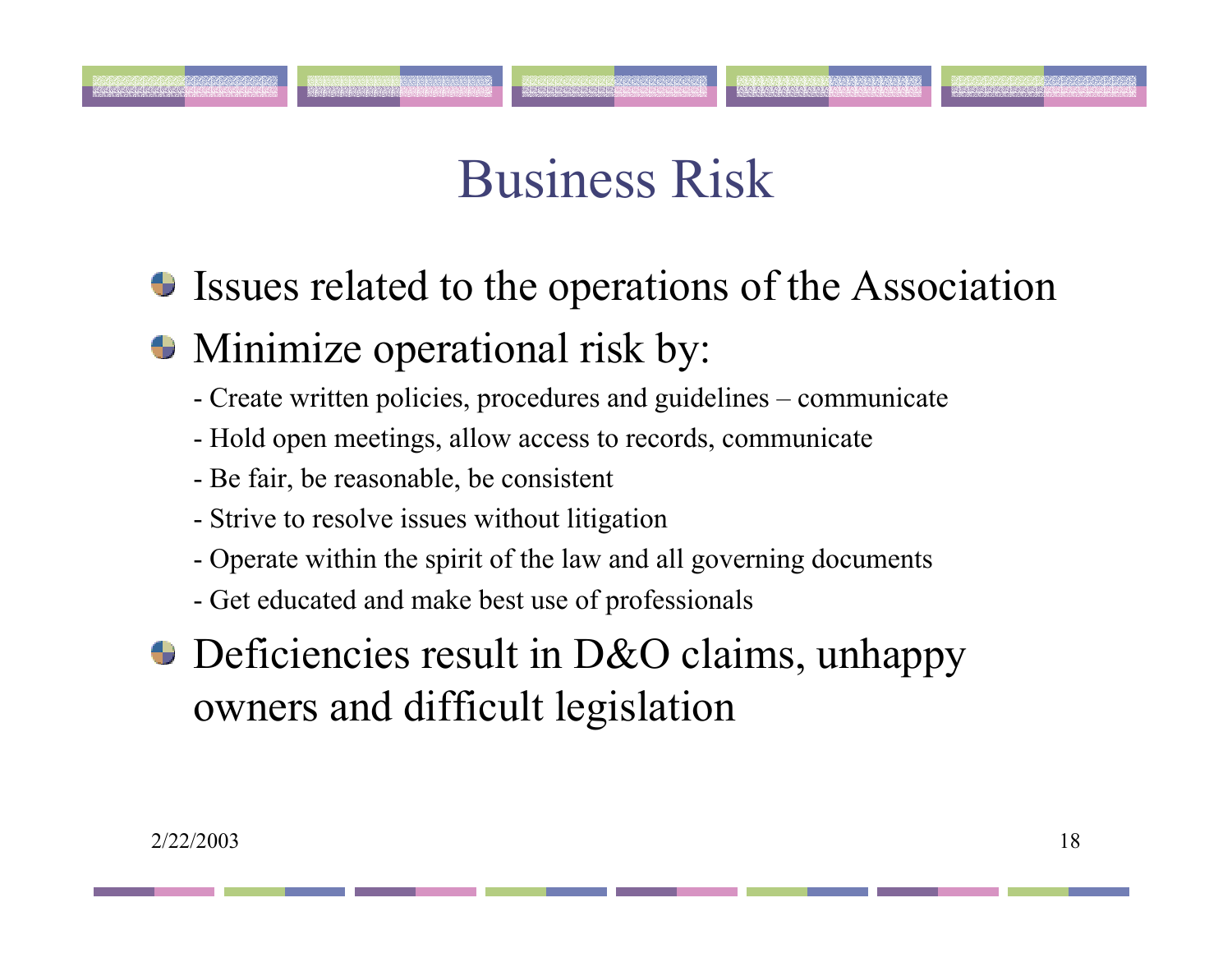# Financial Risk

### **Establishing adequate reserve funds**

- Operating fund
- Replacement fund
- Capital fund
- Special purpose funds

.<br>Przykładzie przydzie przykładzie

### **Controlling investment risk**

- Establishing an investment policy
- Managing cash flow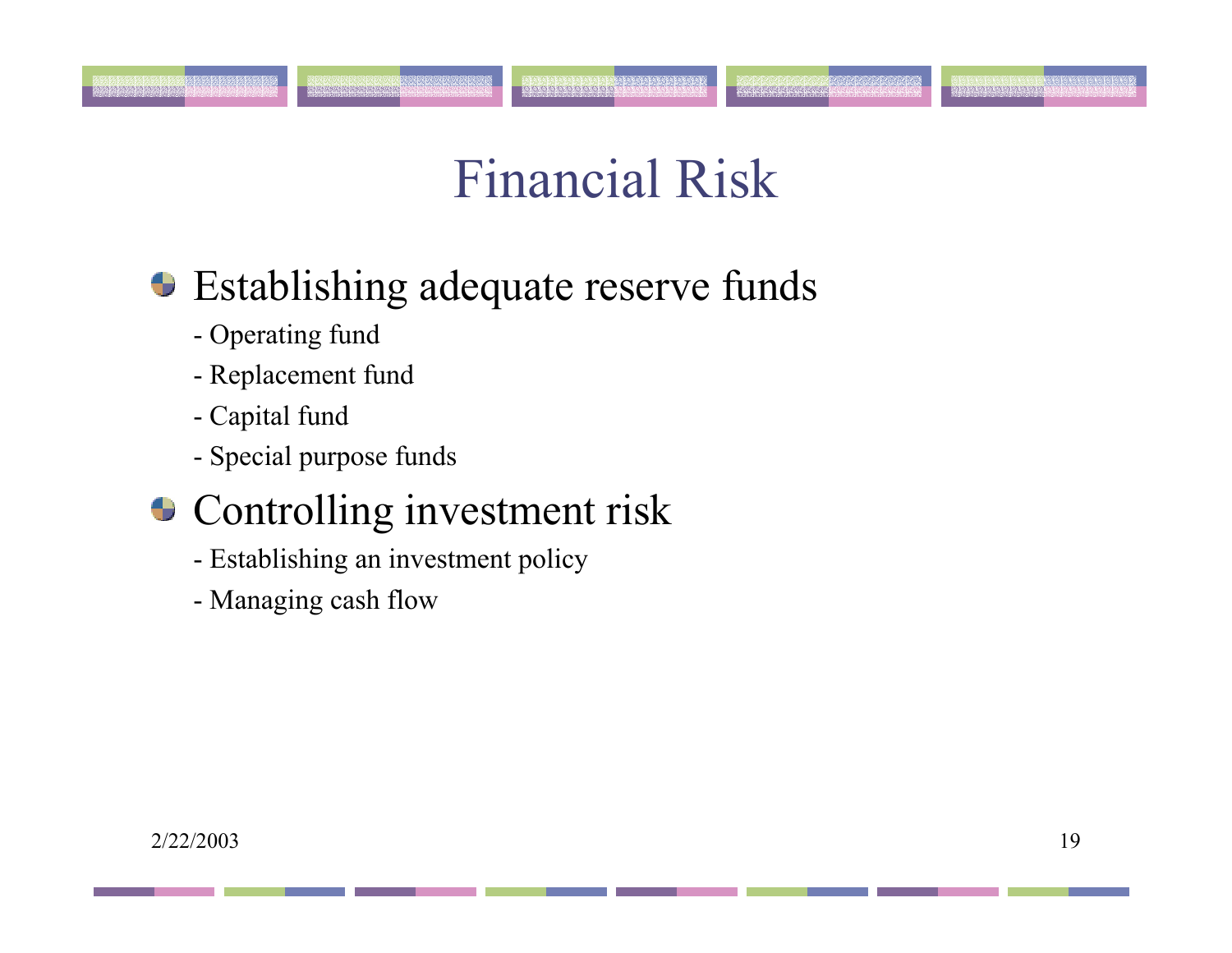# Reserve funds

## **• Operating fund**

- To handle fluctuations in Association's revenue stream or operating expenses
- Ideal level is set as a percentage of annual operating expenses reasonable numbers are from 25% to 75% depending on character of community

### **Replacement fund**

- To provide funds for the refurbishing or replacement of existing physical assets of the Association
- Ideal level is calculated through a "reserve analysis"

## **Capital fund**

- To provide funds for a specific capital project at some time in the future <sup>a</sup> capital project adds a new physical asset (playground)
- Ideal level is calculated through a "capital project plan"

anan kananan barang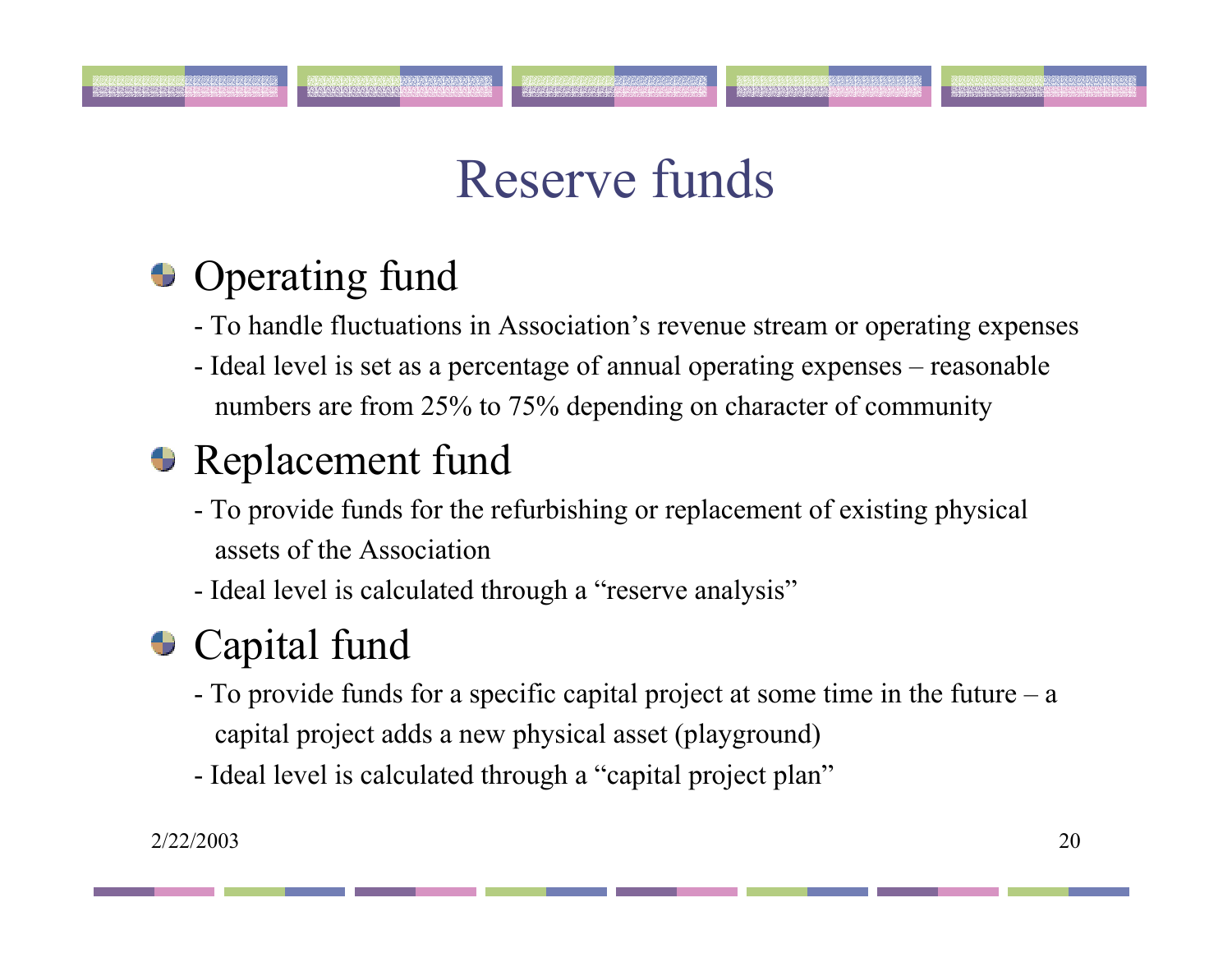# Reserve Analysis

<u> Arabasan anabasa</u>

| <b>Asset</b>                          | Last<br>Repair<br>Year | <b>Useful</b><br>Life | <b>Next</b><br>Repair<br>Year | <b>Current</b><br>Replacement<br>Cost | <b>Accumulated</b><br><b>Balance as of</b><br>12/31/2002 | 2003<br><b>Contribution</b> |
|---------------------------------------|------------------------|-----------------------|-------------------------------|---------------------------------------|----------------------------------------------------------|-----------------------------|
| Pool plaster                          | 1998                   | 8                     | 2006                          | \$24,000                              | \$12,000                                                 | \$3,000                     |
| <b>Clubhouse roof</b>                 | 1995                   | 15                    | 2010                          | \$6,000                               | \$2,800                                                  | \$400                       |
| <b>Boulevard fence</b><br>replacement | 2000                   | 18                    | 2018                          | \$108,000                             | \$12,000                                                 | \$6,000                     |
| <b>Boulevard fence</b><br>painting    | 2000                   | 5                     | 2005                          | \$9,600                               | \$3,840                                                  | \$1,920                     |
| <b>Totals</b>                         |                        |                       |                               | \$147,600                             | \$30,640                                                 | \$11,320                    |

2/22/2003

e de la companya de la companya de la companya de la companya de la companya de la companya de la companya de<br>La companya de la companya de la companya de la companya de la companya de la companya de la companya de la co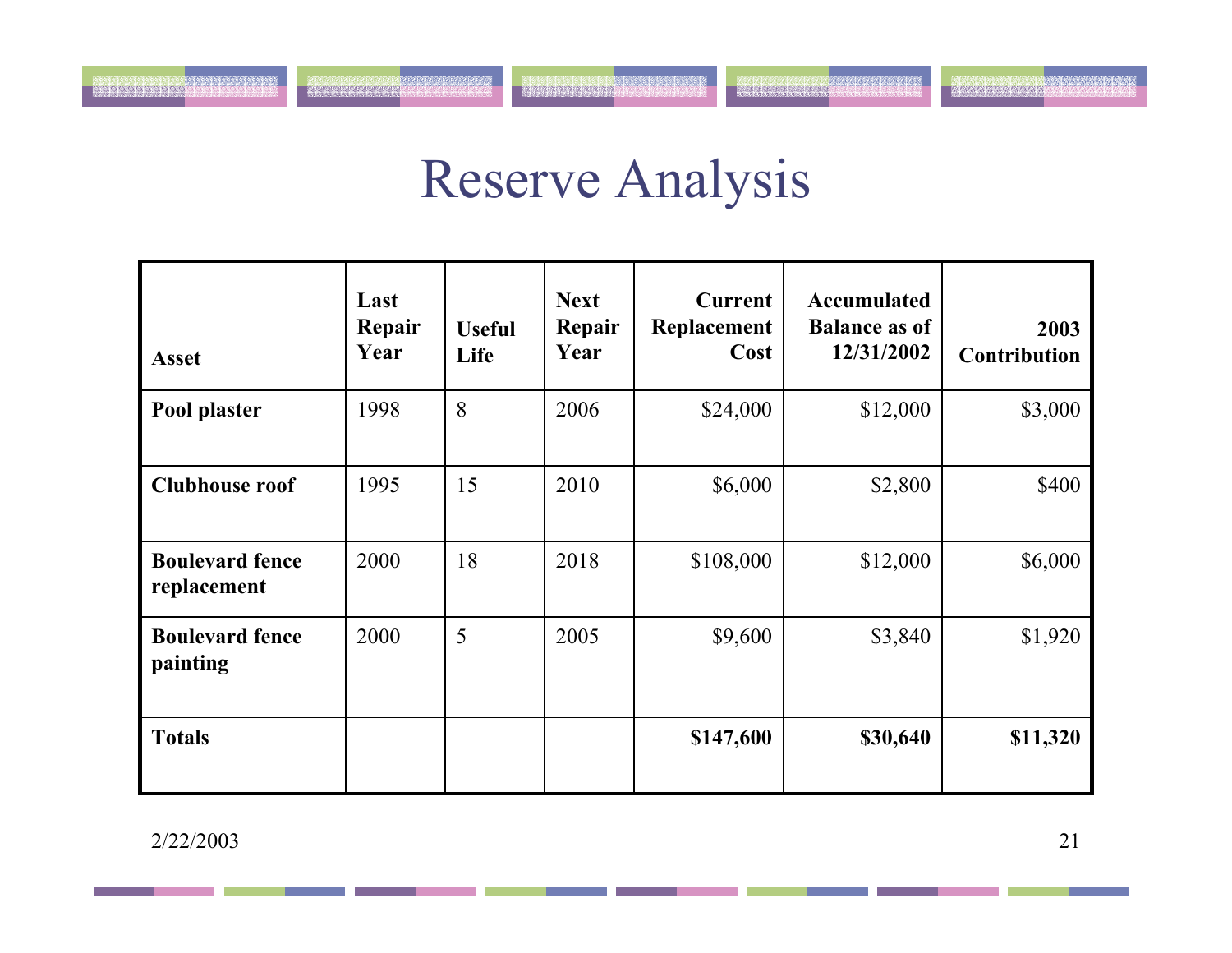# Capital Project Plan

| Project                                        | <b>Added to</b><br>Capital<br>Project<br>Plan | Project<br>Ground<br><b>Breaking</b> | <b>Estimated</b><br><b>Project Cost</b> | <b>Accumulated</b><br><b>Balance as of</b><br>12/31/2002 | 2003<br><b>Contribution</b> |
|------------------------------------------------|-----------------------------------------------|--------------------------------------|-----------------------------------------|----------------------------------------------------------|-----------------------------|
| <b>Install monument at</b><br>$2nd$ entry      | 1999                                          | 2004                                 | \$20,000                                | \$16,000                                                 | \$4,000                     |
| Install 1/3 mile<br>jogging trail              | 2001                                          | 2006                                 | \$36,000                                | \$14,400                                                 | \$7,200                     |
| <b>Install exercise</b><br>stations            | 2001                                          | 2007                                 | \$14,000                                | \$4,667                                                  | \$2,333                     |
| <b>Install pavilion with</b><br>park equipment | 2001                                          | 2009                                 | \$30,000                                | \$7,500                                                  | \$3,750                     |
| <b>Totals</b>                                  |                                               |                                      | \$100,000                               | \$42,567                                                 | \$17,283                    |

2/22/2003

i de le relació de la producta de la producta.<br>Los resolucions de la producta de la producta

**Maria Alexandra**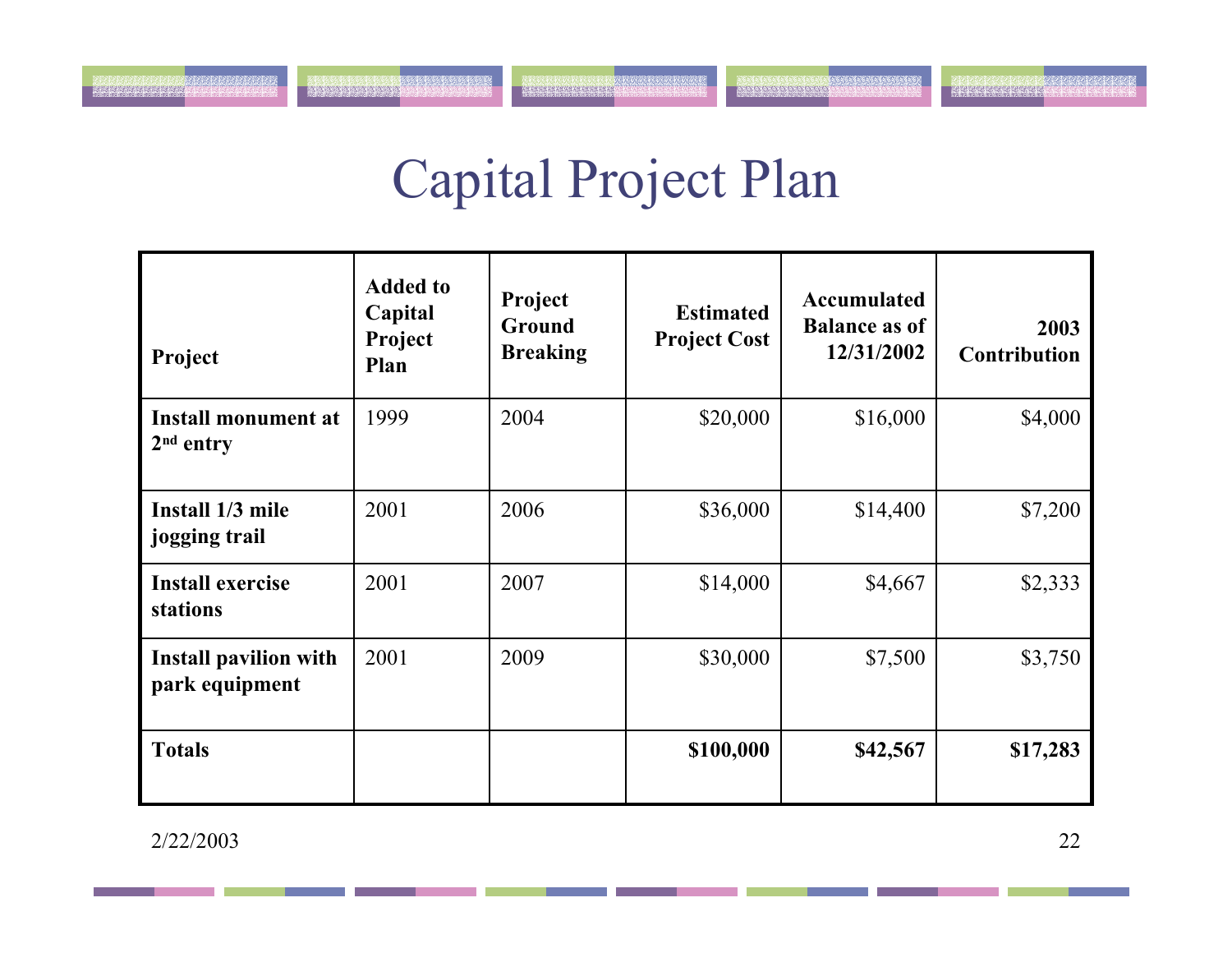## Ideal Fund Levels

.<br>Kaba tawarta tartartarta



**Operating** ■ Replacement ■ Capital

icaccioni crecerente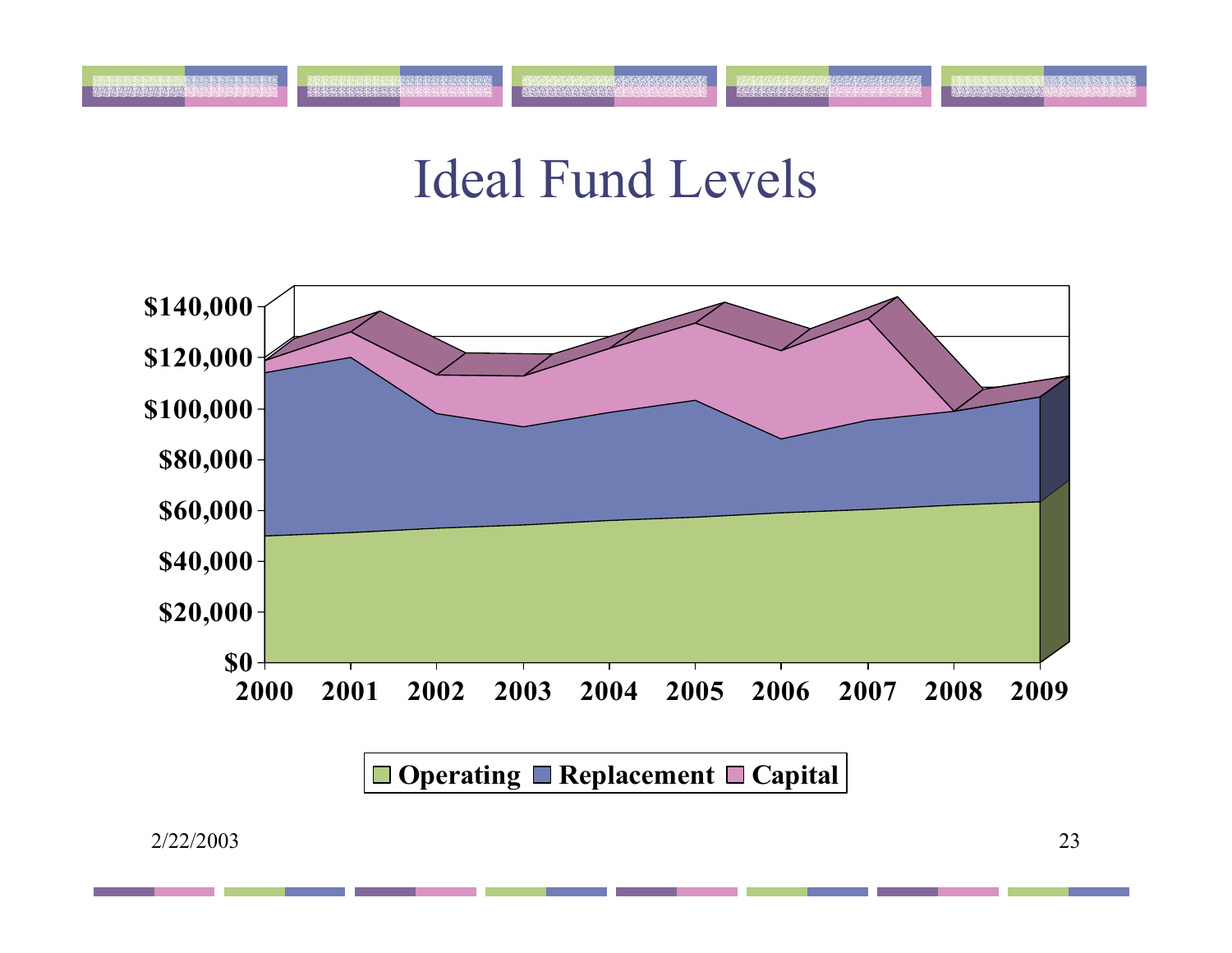# Investment Policy

#### Investment priorities

- (1) Preservation of capital
- (2) Provide funds as needed for Association obligations
- (3) Earn additional revenue

### Appropriate investments

- Bank accounts to FDIC limit
- Certificates of deposit to FDIC limit
- -Brokerage house money market funds to SIPC limit
- -U.S. Treasury bills, notes & bonds
- Inappropriate investments
	- Stocks, mutual funds, municipal or corporate bonds
	- Futures, precious metals
	- Anything with a fluctuating asset value
	- Anything not insured or not guaranteed by the U.S. government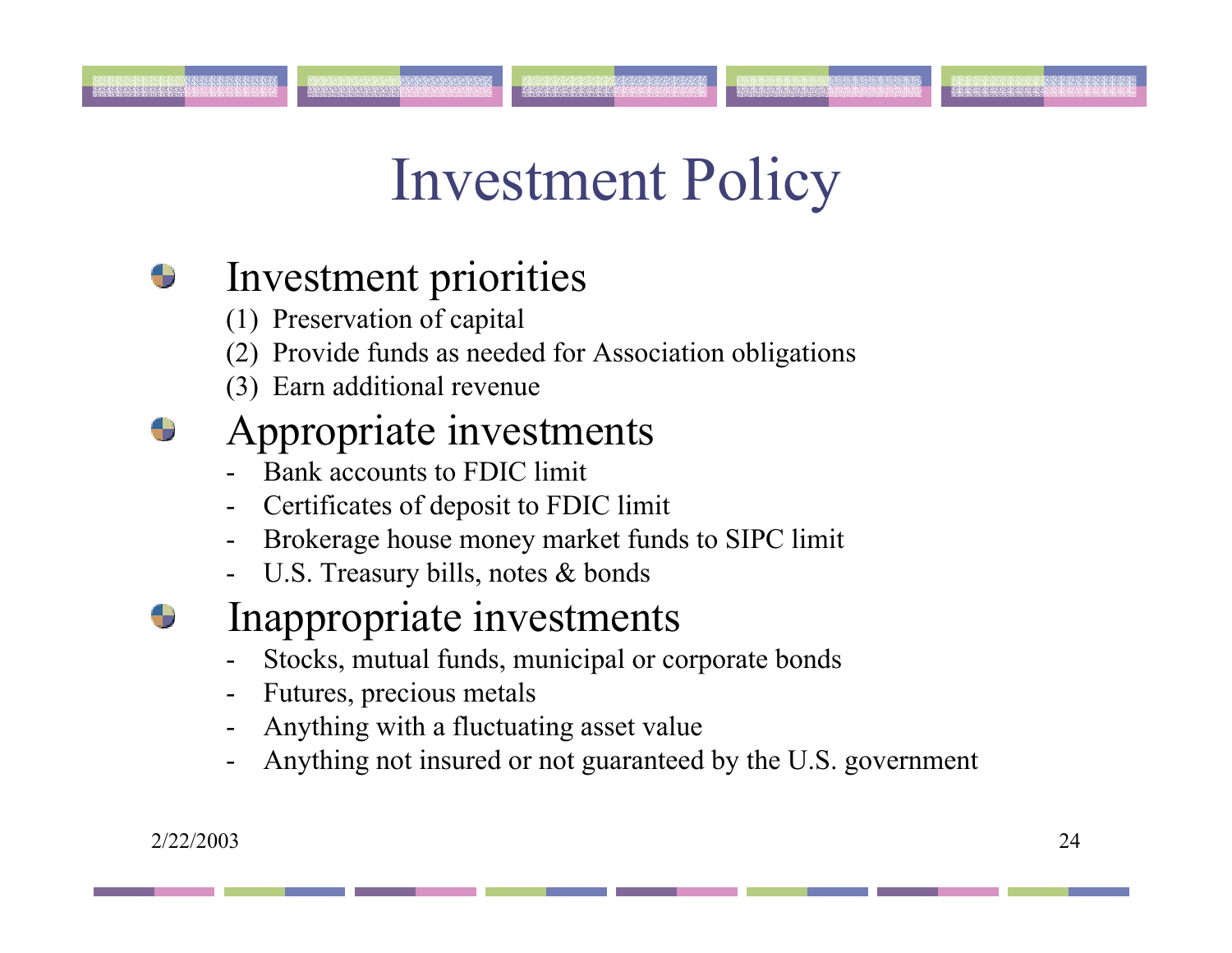# Sample Investment Policy

For a community association, an appropriate ranking of the conservative investment objectives is:

mananana

- (1) Minimize risk to funds (principal amount)
- (2) Ensure adequate funds are available to meet short and long term obligations
- (3) Maximize return on investments subject to the first two objectives

With these objectives in mind, there are a variety of investments which are appropriate and many more which are not. Appropriate investments include:

- Checking, savings and money market accounts at FDIC insured institutions in aggregate balances less than the \$100,000 FDIC limit
- Checking account equivalents at national brokerage firms in aggregate balances less than the firm's SIPC insurance limit
- Certificates of deposit in aggregate amounts less than \$95,000 from FDIC insured institutions
- Direct U.S. Treasury obligations such as treasury bills, notes or bonds
- Marketable obligations issued or guaranteed by U.S. government agencies such as mortgage loan obligations

Inappropriate investments include:

- Stocks, municipal bonds, commercial paper
- Mutual funds with fluctuating asset values
- Any other investment not listed in the "appropriate" section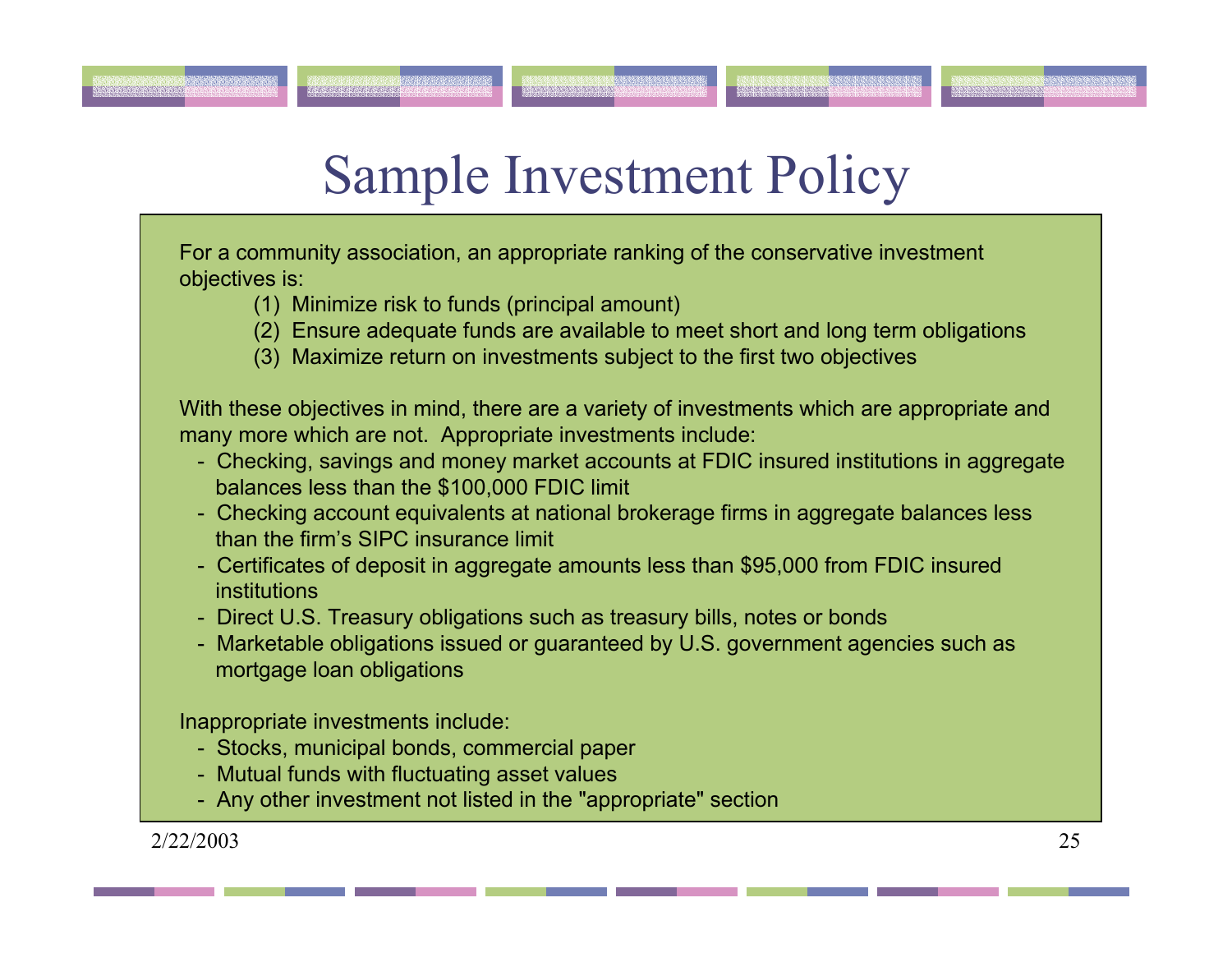## Scheduled Investments

1. 1990年12月23日

**NATIONAL PROPERTY** 

|                                | <b>Dec-02</b> | <b>Jan-03</b> | <b>Feb-03</b> | <b>Mar-03</b> | Apr-03  | <b>May-03</b> | <b>Jun-03</b> | $Jul-03$ | Aug-03  |
|--------------------------------|---------------|---------------|---------------|---------------|---------|---------------|---------------|----------|---------|
| <b>Total Ending Cash</b>       | 298,520       | 366,520       | 382,520       | 387,520       | 361,520 | 347,520       | 322,520       | 292,520  | 272,520 |
| <b>Total Committed in CDs</b>  | 125,000       | 245,000       | 305,000       | 305,000       | 305,000 | 245,000       | 245,000       | 205,000  | 180,000 |
| <b>Ending Liquid Cash</b>      | 173,520       | 121,520       | 77,520        | 82,520        | 56,520  | 102,520       | 77,520        | 87,520   | 92,520  |
| <b>CD List</b>                 |               |               |               |               |         |               |               |          |         |
| <b>Legg Mason 05/29/03</b>     | 60,000        | 60,000        | 60,000        | 60,000        | 60,000  | 0             | $\mathbf 0$   | 0        | 0       |
| <b>Morgan Stanley 07/01/03</b> | 40,000        | 40,000        | 40,000        | 40,000        | 40,000  | 40,000        | 40,000        | 0        | 0       |
| <b>Morgan Stanley 08/27/03</b> | 25,000        | 25,000        | 25,000        | 25,000        | 25,000  | 25,000        | 25,000        | 25,000   | 0       |
| <b>New 9 month CD</b>          | 0             | 60,000        | 60,000        | 60,000        | 60,000  | 60,000        | 60,000        | 60,000   | 60,000  |
| <b>New 9 month CD</b>          | 0             | 60,000        | 60,000        | 60,000        | 60,000  | 60,000        | 60,000        | 60,000   | 60,000  |
| <b>New 6 month CD</b>          | 0             | 0             | 60,000        | 60,000        | 60,000  | 60,000        | 60,000        | 60,000   | 0       |
| <b>New 1 year CD</b>           | 0             | 0             | 0             | 0             | 0       | 0             | 0             | 0        | 60,000  |
| <b>New 9 month CD</b>          | 0             | 0             | 0             | 0             | 0       | 0             | 0             | 0        | 0       |
| <b>New 9 month CD</b>          | 0             | 0             | 0             | 0             | 0       | 0             | 0             | 0        | 0       |
| <b>New 9 month CD</b>          | 0             | 0             | 0             | 0             | 0       | 0             | 0             | 0        | 0       |
| <b>Total CDs</b>               | 125,000       | 245,000       | 305,000       | 305,000       | 305,000 | 245,000       | 245,000       | 205,000  | 180,000 |

anana na mpia mata na m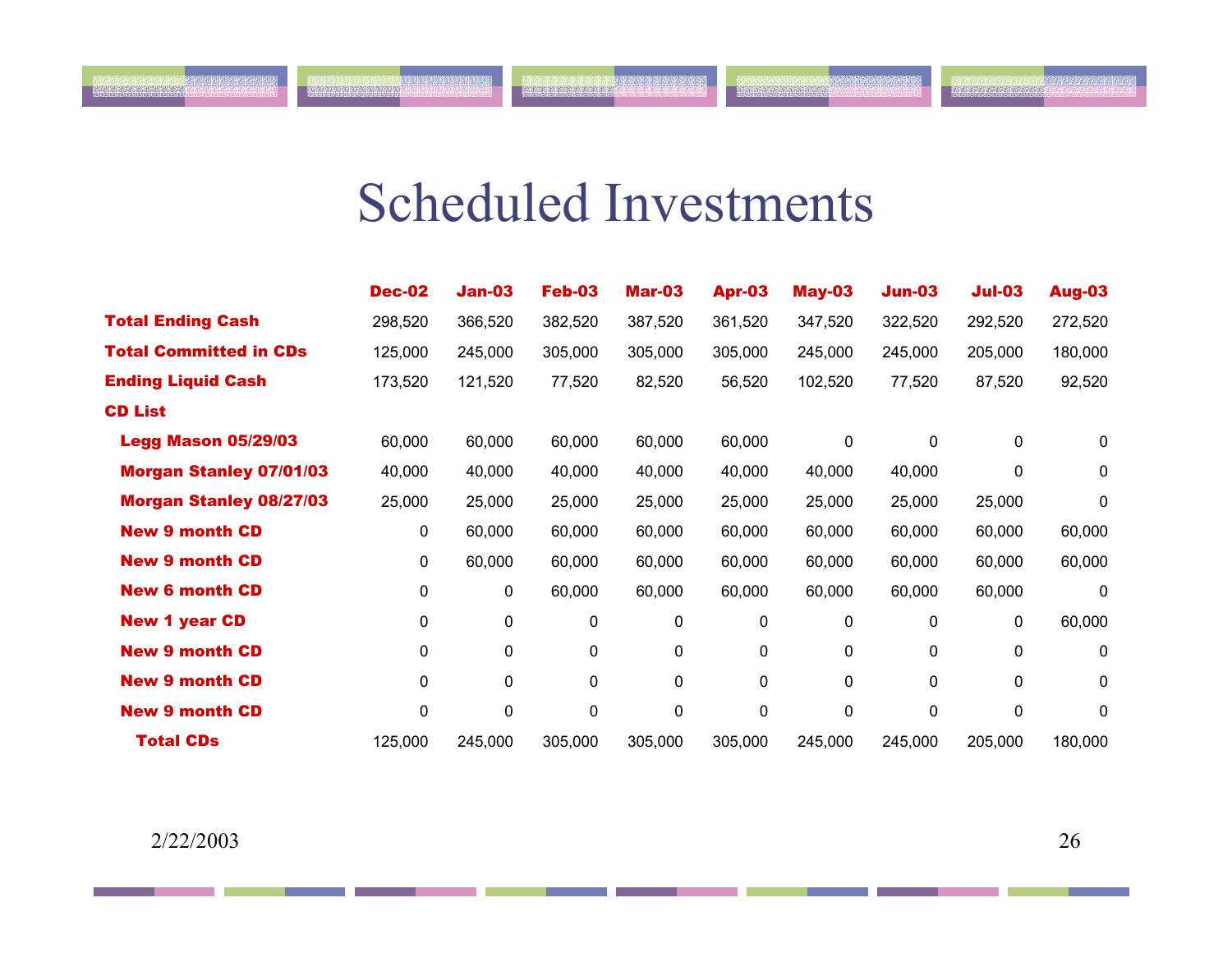## Cash Flow Profile

e kontrolari kanadan da kanadan da kanada.<br>Samaran da kanadan da artista tarta tarta

કે પણ વાંચો છે કે પણ તેમ જ પશુપાલન છે. આ ગામમાં આવેલા આ ગામમાં આવેલા છે.<br>આ ગામમાં આવેલા કે પણ તેમ જ પશુપાલન છે. આ ગામમાં આવેલા પણ તેમ જ પશુપાલન છે.



2/22/2003

<u>ginnan an an a</u>

TRAPATRIARING ARANG MANAS